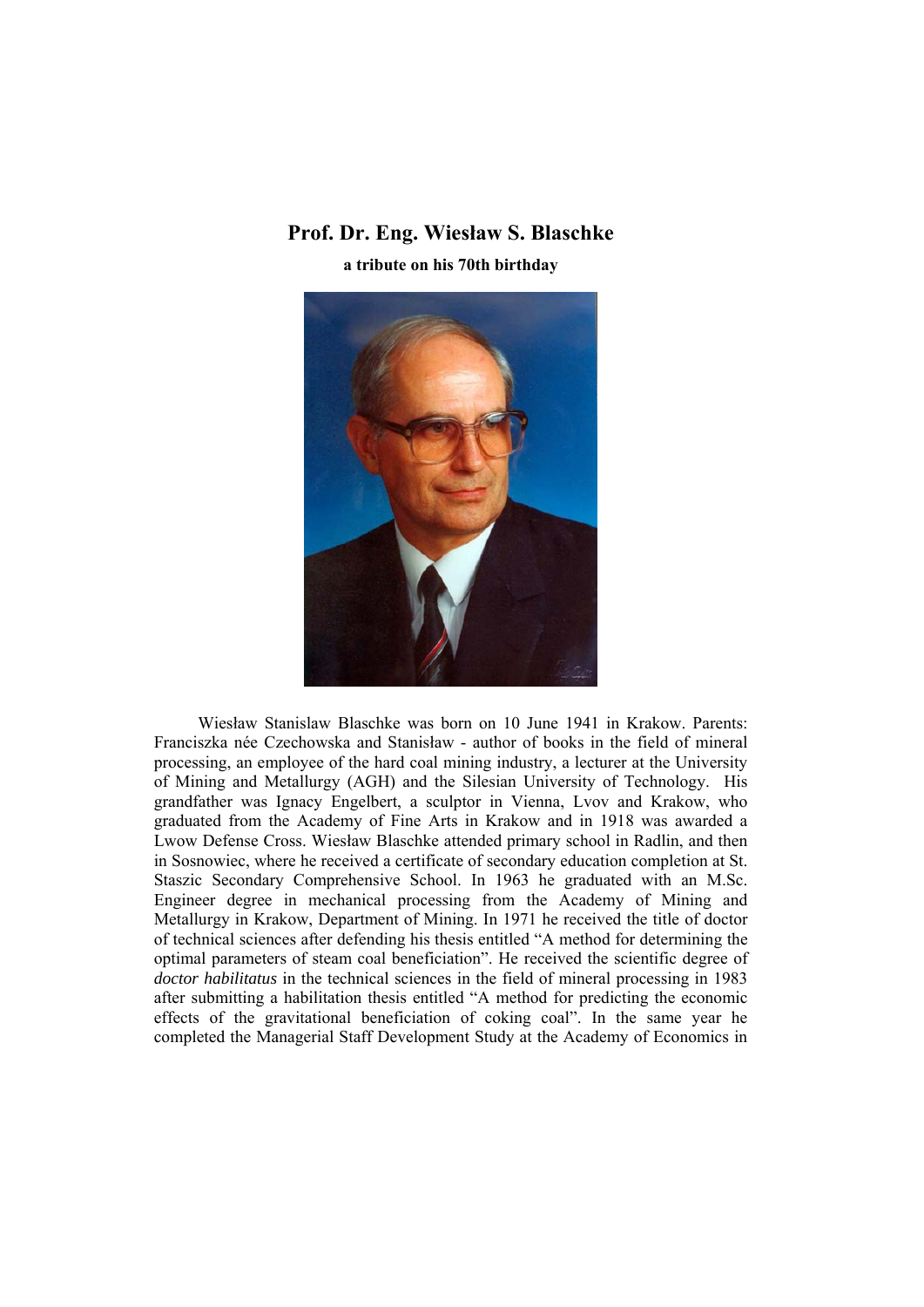Krakow in the specialty of economics and organization of company management. The President of Poland conferred on him the title of professor of engineering sciences in 2000.

Professor W. Blaschke specializes in the gravitational beneficiation of the fine grains of minerals: he conducts research into the separation of particles of coal, galena and nickel-iron "luppen" in fan-shaped trough separators and developed the fluidization hypothesis of these processes. He deals with the issues of mineral resources management and works on the construction of models of resource management, evaluation of fuel-energy base in Poland, prognoses for the development of solid mineral mining, establishing combined mining and preparation plants, the profitability of coal exports, the organization of coal trading, and coal washing services. He is involved in work in the field of economics of the operation of coal mining by introducing a new pricing system for coal, known as the coal pricing formulae, approved by the Ministry of Industry and Finance; he has created the concepts of coal price level and structure, developed a method for calculating coal import parity prices, a method for determining the profitability of mines, and the calculation of the cost of obtaining commercial products; he is a co-creator of the first concept of the adaptation of coal mining to the conditions of the market economy; he analyzes the problems of the adaptation of the Polish mining industry to the principles of the European Union.

He specializes in the economics of the beneficiation of mineral resources, continuing the work of his mentor Professor Włodzimierz Stępiński. He has developed a method for determining the cost-effectiveness of beneficiation and introduced the concepts of the economic efficiency of beneficiation, the value of coal production, calorific value curves for coal; he has proposed the construction of diagrams of coal preparation plant economics, and works on the technological and economic optimization of the beneficiation of steam and coking coals in the manufacturers-users system. In recent years, he has been working on the use of coal slurry deposits, and technologies to use waste products from the coal mining industry. He also popularizes issues of clean coal technologies involving the  $1<sup>st</sup>$  stage, i.e. preparation of coal for combustion.

The results of his own research and that of co-operating teams have been published in national (160 publications) and foreign (7) journals, at internal conferences in Poland (97), at foreign conferences (46) and international ones organized in Poland (13). He is the author (co-author) of 4 books, 44 chapters in collective books, 12 monographs and 7 chapters in collective monographs, 3 course books for students and also co-author entries in 7 encyclopaedias; he is also the author of five patents.

For scientific activity he has received the Officer's and Knight's Crosses of the Polonia Restituta Order, the Gold and Silver Crosses of Merit, five awards from the Minister of Science and Higher Education and the Minister of National Education, 17 awards of the Rector of AGH and the Prof. W. Budryk award.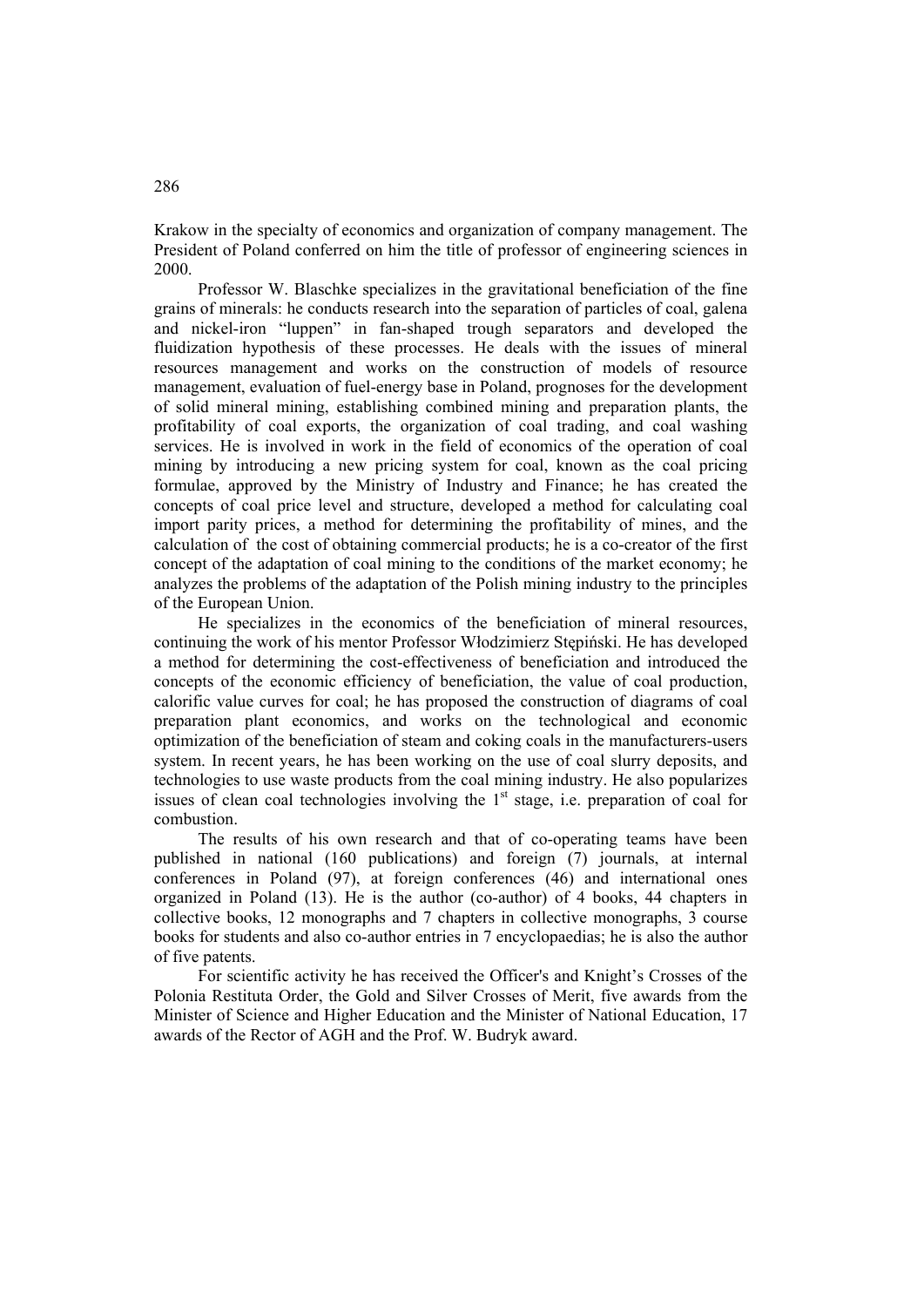Professor W. Blaschke is a member of the scientific committees of the Polish Academy of Sciences (PAN), dealing with Mining; the Sustainable Management of Mineral Resources; Energy Problems; Mineralogical Sciences (until 1988), the Mining Commission of the Katowice Division of PAN and the Interfaculty Commission of Engineering Sciences of the Polish Academy of Sciences. He is a member of the editorial boards of the Physicochemical Problems of Mineral Processing, Przegląd Górniczy (Mining Review) (editor in chief), Management of Mineral Resources, Mineral Engineering (until 2011), Czasopismo Techniczne KTT (Engineering Journal) (editor in chief), Górnictwo i Geologia (Mining and Geology Journal of the Silesian University of Technology), and the Mining Bulletin of the Mining Chamber of Industry and Commerce. He is also a journalist of the Polish-Canadian Independent Courier in Toronto (has written more than 80 articles).

W. Blaschke cooperates with foreign scientific centres. He has been invited to participate in the organizing committees of international conferences and congresses: Brisbane (Australia), Johannesburg (South Africa), Beijing (China), Lexington (USA), Sarajevo (Bosnia-Herzegovina), Kosice (Slovakia), Ostrava (Czech Republic), Demänovská Dolina (Slovakia), Ha Long (Vietnam). Prof. Blaschke is a member of the Coal Preparation Society of America. He has had short-term internships and study visits to Australia, Bulgaria, China, Czech Republic, Finland, France, Yugoslavia, Germany, Peru, Russia, South Africa, Slovakia, Sweden, Ukraine, USA, Hungary, Vietnam and the United Kingdom.

Prof. W. Blaschke has prepared more than 150 research papers for the industry in which he works. He has reviewed doctoral and postdoctoral dissertations and reviewed applications for the position and title of professor. Professor Blaschke has reviewed more than 100 scientific papers submitted to professional journals, books and monographs in addition to 126 research projects, 19 development projects, 12 targeted projects and 16 final projects.

Between 1963-2011 Prof. W. Blaschke worked (in some cases simultaneously) in the Ziemowit coal mine, at the University of Mining and Metallurgy, the Institute of Fundamental Technological Research of PAN, the Mineral and Energy Economy Research Institute of PAN, Węglozbyt Coal Trading Company, the National Agency for the Restructuring of Mining, the Silesian University of Technology, the Institute of Mechanized Construction and Rock Mining and the Institute for the Chemical Processing of Coal.

He acted as the Deputy Scientific Director of the AGH Institute for the Use of Mineral Resources and Deputy Scientific Director for the centre of the Fundamental Issues of Raw Materials and Energy Management (now IGSMiE PAN). He was the head of the laboratories for Design, Economics and Organization, the Industrial Evaluation of Energy Resources, the Extraction and Processing of Fuel Resources. Professor Blaschke also managed the research units for Energy Resource Management, the Fundamentals of Mineral Resources Management, the Use of Mineral Resources, Mineral Preparation and Processing, and Fuel and Energy Market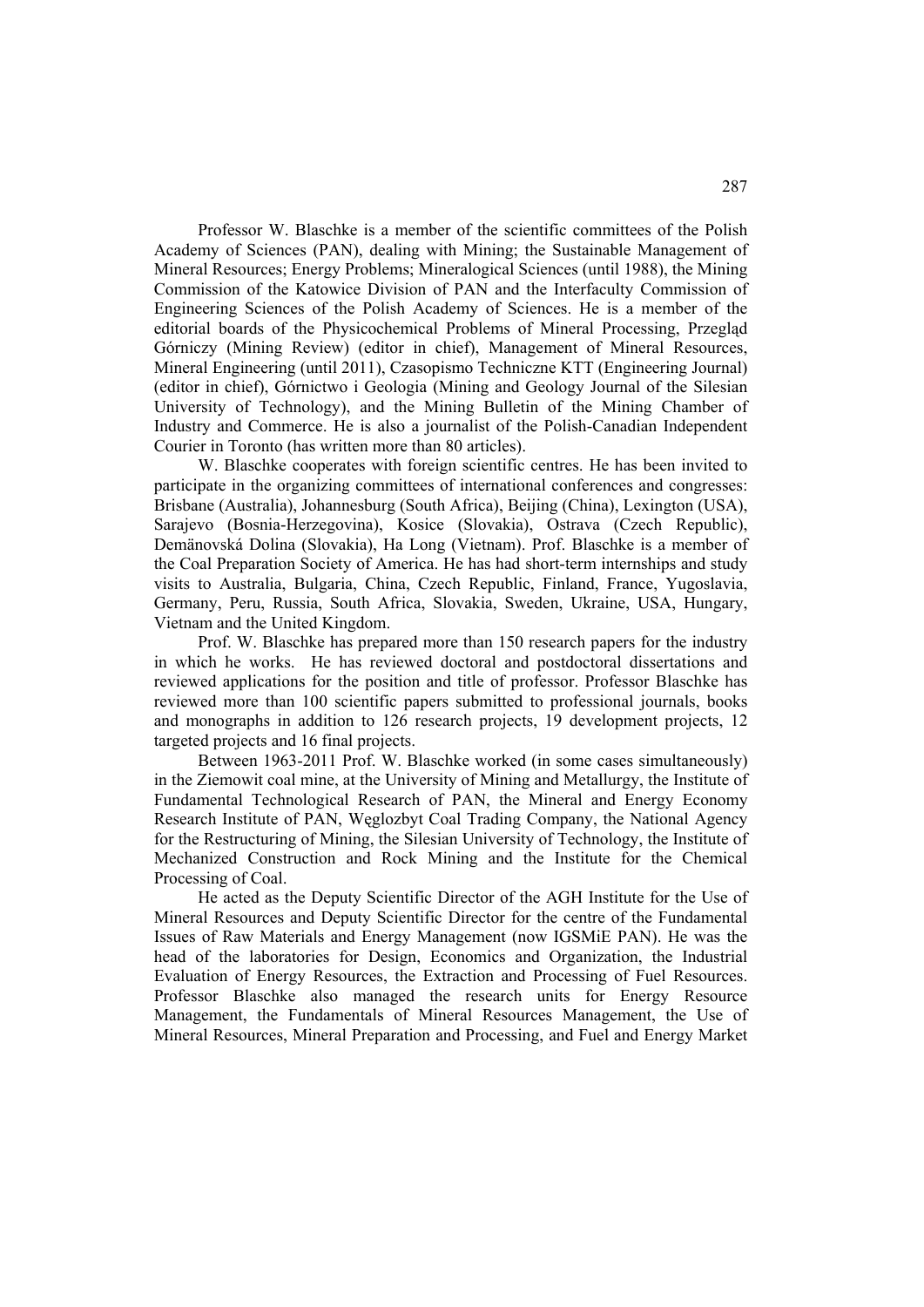Economics and Market Research. He was a deputy director of the Department of Mineral Processing and Waste Utilization. He was a member of the Ministerial Working Groups and Experts in the Ministry of Environment, Ministry of Industry and Trade, and Ministry of Economy.

He was a Supervisory Board member of the National Coal Agency, the Polish Energy Industry Foundation, Eco-Carbon, Węglozbyt Coal Trading Company S.A., Węglokoks S.A. He has been a member (and is some cases still is) of the scientific boards of the Scientific Board of the Department of Geology and Environmental Protection of AGH, the Mineral and Energy Economy Research Institute of PAN, Division of Mining and Geology of the Silesian University of Technology and the Institute of Building Mechanization and Rock Mining.

Prof. W. Blaschke is a member of the Association of Mining Engineers and Technicians (Chairman), the AGH Alumni Association, the Polish Association of Mineral Processing (Chairman for 11 years), the Polish Committee of the World Energy Council, the Polish Committee of World Mining Congress, the Society of the Upper Silesian Miners' Guild, the International Organizing Committee for the Coal Preparation Congress (Poland's representative), Lions Clubs International - LC Krakow Old Town (former Governor of District 121 Poland).

For his community work Professor Blaschke has received dozens of awards, medals and distinctions in Poland and abroad, including Slovakia (Banicka Spoločnosť) and USA (Lions Clubs International). He has received the Honorary Miner's Sword and the Miner's Dagger – the most prestigious awards in mining. He holds the title of General Director of Mining of the first class.

## LIST OF PUBLICATION

- W. Blaschke: Metody określania optymalnego ciężaru właściwego rozdziału i wychodu produktów wzbogacania węgla energetycznego. Inf. Techn. Ekon. JMZPW Mysłowice. 1964. Z. 3. ss. 48–74.
- W. Blaschke: Określenie optymalnych parametrów jakościowych wzbogacania węgli energetycznych. Inf. Techn. Ekon. JMZPW Mysłowice. 1964. Z. 5. ss. 65–78.
- Z. Blaschke, W. Blaschke: Graficzna metoda określania wielkości odjemników przy przeliczaniu ciepła spalania na wartość opałową. Inf. Techn. Ekon. JMZPW Mysłowice. 1966. Z. 2. ss. 31–37.
- W. Blaschke: Graficzna metoda ekonomicznej analizy wzbogacalności węgla energetycznego. Przegląd Górniczy. 1967. Nr 11. ss. 542–545.
- W. Blaschke, Z. Blaschke: Niektóre ekonomiczne zagadnienia wzbogacania węgla dla potrzeb energetyki. VII Krakowska Konferencja Przeróbki Mechanicznej Kopalin. Wyd. Inf. Techn. Ekon. JMZPW Mysłowice. 1968. Z. 5. ss. 112–127.
- W. Blaschke: Ekonomiczna sprawność wzbogacania węgla energetycznego. Przegląd Górniczy. 1970. Nr 7–8. ss. 346– 351.
- W. Blaschke: Analiza technologiczno-ekonomiczna trójproduktowego sposobu wzbogacania węgla energetycznego. Przegląd Górniczy. 1970. Nr 10. ss. 468–474.
- W. Blaschke: Krzywe charakterystyki cieplnej węgla energetycznego. Biuletyn Zagadnień Przeróbki Mechanicznej Węgla SEPARATOR. 1970. Nr 3. ss. 1–9.
- T. Tumidajski, W. Blaschke: Metoda wyznaczania parametrów równania krzywej wzbogacalności. Przegląd Górniczy. 1971. Nr 2. ss. 78–81.
- Z. Blaschke, W. Blaschke: Wzbogacalniki strumieniowo-wachlarzowe. Rudy Żelaza. 1971. Nr 7–8. ss. 8–15.
- W. Blaschke: Wyznaczanie przedziałów opłacalności wzbogacania węgla energetycznego przy pomocy krzywej opłacalności produkcji. Biuletyn Zagadnień Przeróbki Mechanicznej Węgla SEPARATOR. 1971. Nr 1. ss. 20–25.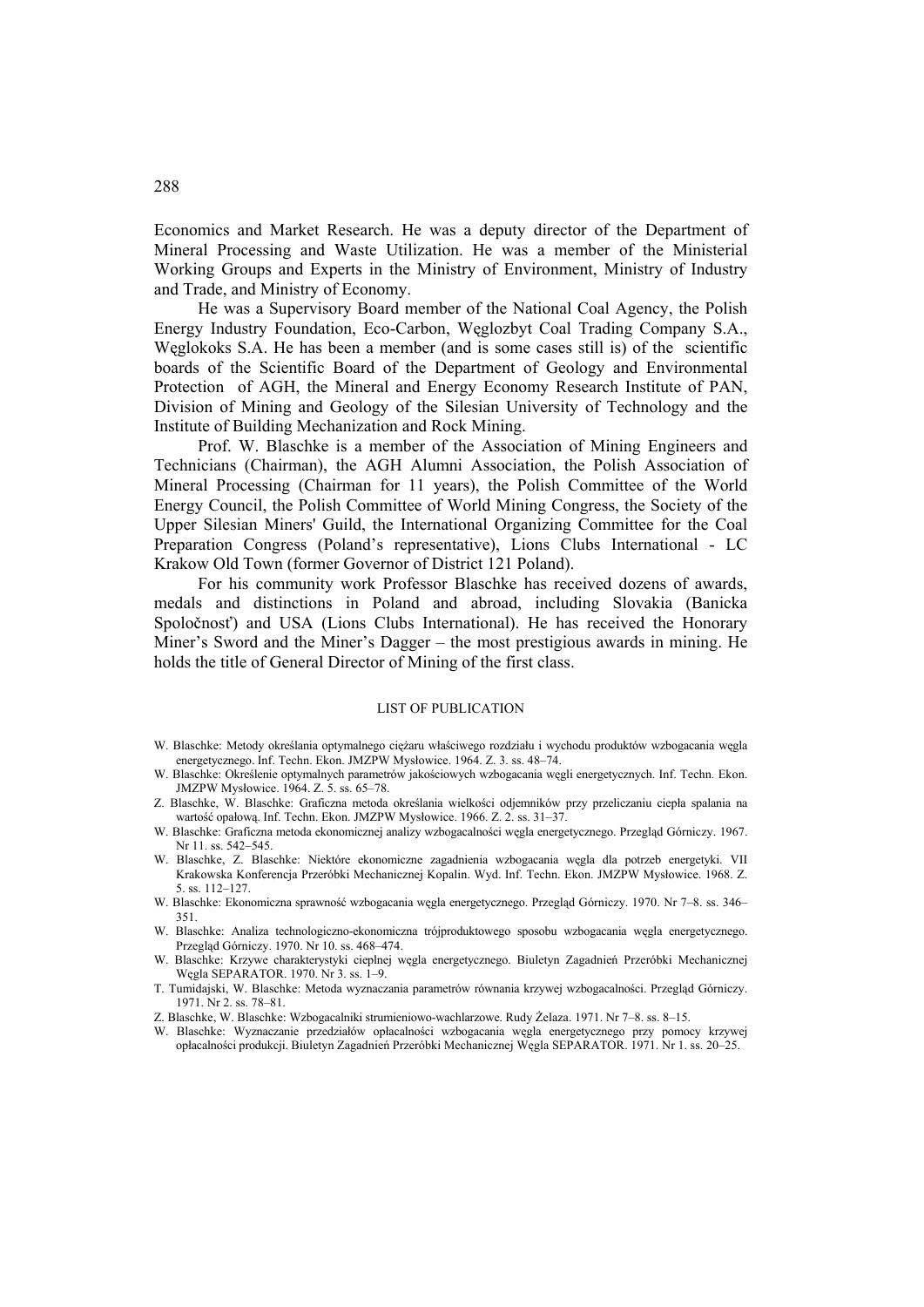- K. Sztaba, W. Blaschke: Koncepcje układów technologicznych wydzielania koncentratów pirytowych z odpadów węgli energetycznych. Materiały Zjazdowe XXI Sesji Naukowej AGH. Tom 1. Referat XXV. Kraków. AGH. 1971.
- W. Blaschke: Obliczanie zysku i rentowności wzbogacania węgla energetycznego w zależności od przyjętej zawartości popiołu w koncentracie. Przegląd Górniczy. 1972. Nr 1. ss. 21–25. (Errata – Przegląd Górniczy. 1972. Nr 3. s.120).
- W. Blaschke, T. Tumidajski: Aproksymacja krzywych wzbogacalności koncentratów węgla energetycznego za pomocą rozkładu Weibulla. Zeszyty Naukowe AGH. Nr 318. Górnictwo 35. 1972. ss. 7–11.
- W. Pilch, K. Sztaba, W. Blaschke, E. Kucowicz, T. Łapeta, C. Chmura: Możliwości otrzymania koncentratów pirytowych z miału węgla energetycznego kopalni Jaworzno. Zeszyty Naukowe AGH. Nr 318. Górnictwo 35. 1972. ss. 57–66.
- W. Blaschke: Metoda wyznaczania ekonomicznie optymalnych parametrów wzbogacania węgla energetycznego. XXIII Sesja Naukowa AGH. 1972. Zeszyty Naukowe AGH. Nr 373. Zeszyt Specjalny 35. ss. 99–121.
- W. Blaschke: Analiza metod określania optymalnych parametrów wzbogacania węgla. XXIII Sesja Naukowa AGH. 1972. Zeszyty Naukowe AGH. Nr 373. Zeszyt Specjalny 35. ss. 123–142.
- W. Blaschke, E. Mokrzycki: Kształtowanie się kosztów wzbogacania oddzielnych klas ziarnowych węgla. XXIII Sesja Naukowa AGH. 1972. Zeszyty Naukowe AGH. Nr 381. Zeszyt Specjalny 39. ss. 195–203.
- W. Blaschke, W. Pudło: Ocena ekonomiczna procesu ręcznego wzbogacania węgla energetycznego. XXIII Sesja Naukowa AGH. 1972. Zeszyty Naukowe AGH. Nr 381. Zeszyt Specjalny 39. ss. 205–218.
- Z. Blaschke, W. Blaschke: Wstępne badania nad sedymentacją brunkitu z kopalni Olkusz. Mat. VIII Krakowskiej Konf. Przeróbki Mechanicznej Kopalin. Wyd. AGH. Kraków. 1972. ss. 179–193.
- K. Sztaba, W. Blaschke, W. Pudło, W. Pilch: Possible separation of pyrites concentrate from Polish power coal discards. VI International Coal Preparation Congress. Paper 25. Paryż. 1973.
- W. Blaschke, W. Pilch, S. Sanak: Próba zastosowania separacji elektrostatycznej do odsiarczania węgli kamiennych. Zbiór referatów Sesji Naukowej nt. Odsiarczanie węgla i spalin. Zeszyt 1. Katowice – Ustroń. 1973. ss. 55–67.
- A. Karcz, W. Blaschke, T. Kapała: Zastosowanie węgli o zróżnicowanej zawartości popiołu jako kierunek racjonalnego wykorzystania bazy surowcowej koksownictwa. Koks, Smoła, Gaz. 1974. Nr 9. ss. 232–236.
- W. Blaschke, K. Sztaba: Wydzielanie koncentratów galenowych we wzbogacalnikach strumieniowo-wachlarzowych. Rudy i Metale Nieżelazne. 1974. Nr 9. ss. 482–488.
- W. Blaschke, B. Mika, W. Kisielewski: Analiza pracy węzła mielenia i klasyfikacji zakładu wzbogacania siarki. XXIX Sesja Naukowa AGH. 1974. Zeszyty Naukowe AGH. Nr 462. Górnictwo 63. ss. 31–43.
- K. Sztaba, W. Blaschke, E. Małysa, C. Kotowski: Wstępne badania nad otrzymaniem kolektywnych koncentratów Zn-Pb we wzbogacalnikach strumieniowo-wachlarzowych. Zeszyty Naukowe AGH. Nr 473. Górnictwo 66. 1975. ss. 7– 18.
- W. Blaschke: Metoda obliczania kosztów wzbogacania oraz ocena efektów ekonomicznych pracy zakładów przeróbki mechanicznej węgla. Mat. Międzynarodowego Symp. nt. Projektowanie, budowa i eksploatacja zakładów przeróbki węgla. Referat 28. Wyd. SEPARATOR. Katowice. 1975.
- W. Blaschke, T. Kapała, A. Karcz: Wpływ stopnia metamorfizmu węgli stosowanych w koksownictwie na przyszłościowe rozwiązania zakładów przeróbki mechanicznej węgla. Mat. Inf. Międzynarodowego Symp. nt. Projektowanie budowa i eksploatacja zakładów przeróbki mechanicznej węgla. Wyd. SEPARATOR. Katowice. 1975. ss. 139–148.
- W. Blaschke, E. Małysa: Opłacalność trójproduktowego wzbogacania węgla koksowego. XXXI Sesja Naukowa AGH. 1975. Zeszyty Naukowe AGH. Nr 523. Górnictwo 77. ss. 101–115.
- W. Blaschke, Z. Blaschke: Beryl. Przeróbka mechaniczna.. W: Surowce Mineralne Świata. Tom Al-Be-Li-Mg. Pod red. A. Bolewskiego. Wydawnictwo Geologiczne. Warszawa. 1976. s. 200–205.
- W. Blaschke, Z. Blaschke: Lit. Przeróbka mechaniczna. W: Surowce Mineralne Świata. Tom Al-Be-Li-Mg. Pod red. A. Bolewskiego. Wydawnictwo Geologiczne. Warszawa. 1976. s. 252–261.
- W. Blaschke: Wzbogacanie we wzbogacalnikach strumieniowych. Poradnik Górnika. Tom V. Wyd. Śląsk. Katowice. 1976. ss. 433–465.
- W. Blaschke: Wzbogacanie powietrzne. Poradnik Górnika. Tom V. Wyd. Śląsk. Katowice. 1976. ss. 556–563.
- W. Blaschke: Ekonomika wzbogacania węgla. Poradnik Górnika. Tom V. Wyd. Śląsk. Katowice. 1976. ss. 940–968.
- W. Blaschke, A. Siwiec: Wzbogacalniki strumieniowe. Poradnik Górnika. Tom V. Wyd. Śląsk. Katowice. 1976. ss. 1171–1205.
- M. Baran, W. Blaschke i inni: Wykorzystanie węgla w krajach uprzemysłowionych. Raport dla ONZ. Wyd. Główny Instytut Górnictwa. Katowice. 1976. (wersja polska) Wyd. – Natural Resources Energy and Transport. Nowy York. 1976. (wersja angielska).
- K. Sztaba, W. Blaschke: Grawitacyjne wzbogacanie najdrobniejszych klas ziarnowych rud Zn-Pb. Mat. IV Krajowego Zjazdu Górnictwa Rud. Olkusz. 1976. ss. 303–311.
- W. Blaschke, Z. Blaschke: Cyna. Przeróbka mechaniczna. W: Surowce Mineralne Świata. Tom Sn. Pod red. A. Bolewskiego. Wydawnictwo Geologiczne. Warszawa. 1977. s. 102–117.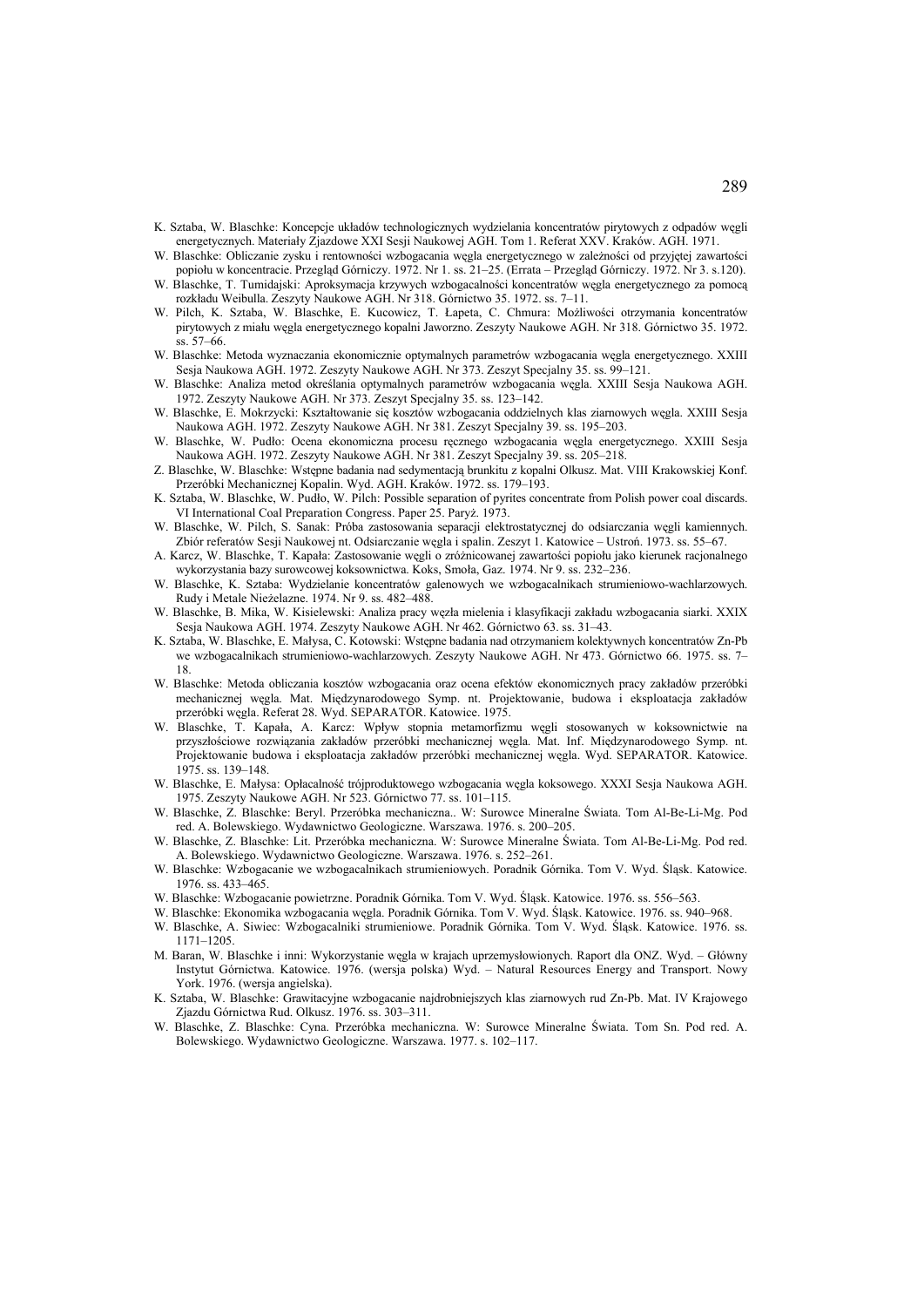- W. Blaschke, Z. Blaschke, W. Mączka: Miedź. Przeróbka mechaniczna. W: Surowce Mineralne Świata. Tom Cu. Pod red. A. Bolewskiego. Wydawnictwo Geologiczne. Warszawa. 1977. s. 176–206.
- W. Blaschke: Metoda określania najkorzystniejszych ekonomicznie zawartości popiołu w koncentratach węgli koksowych. Zeszyty Naukowe AGH. nr 551. Górnictwo 83. 1977. ss. 29–42.
- W. Blaschke, W. Pilch, W. Pudło, K. Sztaba: Badania nad utylizacją pirytonośnych produktów odpadowych kopalin węgla kamiennego. Zeszyty Naukowe AGH. Nr 551. Górnictwo 83. 1977. ss. 57–72.
- W. Blaschke: Przewidywanie rezultatów wzbogacania węgla. Zeszyty Naukowe AGH. Nr 551. Górnictwo 83. 1977. ss. 145–159.
- W. Blaschke: Nomogramy do wyznaczania rzeczywistych parametrów jakościowych wzbogacania węgla. Zeszyty Naukowe AGH. Nr 551. Górnictwo 83. 1977. ss. 161–174.
- W. Blaschke, W. Sikora: Perspektywy dostaw i jakości węgla dla energetyki w latach 2005 2010. Mat. Semin. Nowe technologie wytwarzania energii elektrycznej z paliw konwencjonalnych. Komitet Problemów Energetyki PAN. Instytut Elektroenergetyki Politechniki Poznańskiej. Poznań. 1977. ss. 7–17.
- W. Blaschke, Z. Blaschke: Cynk ołów. Przeróbka mechaniczna. W: Surowce Mineralne Świata. Tom Zn-Pb. Pod red. A. Bolewskiego. Wydawnictwo Geologiczne. Warszawa. 1978. s. 258–274.
- W. Blaschke, Z. Blaschke, A. Siwiec: Żelazo. Przeróbka mechaniczna. W: Surowce Mineralne Świata. Tom Fe. Pod red. A. Bolewskiego. Wydawnictwo Geologiczne. Warszawa. 1978. s. 306–322.
- W. Blaschke, Z. Blaschke: Bar. Przeróbka mechaniczna. W: Surowce Mineralne Świata. Tom Ba-B-F-Sr. Pod red. A. Bolewskiego. Wydawnictwo Geologiczne. Warszawa. 1978. s. 84–88.
- W. Blaschke, Z. Blaschke: Bor. Przeróbka mechaniczna. W: Surowce Mineralne Świata. Tom Ba-B-F-Sr. Pod red. A. Bolewskiego. Wydawnictwo Geologiczne. Warszawa. 1978. s. 181–183.
- W. Blaschke, Z. Blaschke: Przeróbka mechaniczna kopalin fluorytowych. W: Surowce Mineralne Świata. Tom Ba-B-F-Sr. Pod red. A. Bolewskiego. Wydawnictwo Geologiczne. Warszawa. 1978. s. 284–290.
- W. Blaschke: Propozycja podziału zakładów przeróbki mechanicznej węgla na stanowiska powstawania kosztów. Zeszyty Naukowe AGH. Nr 589. Górnictwo 90. 1978. ss. 87–108.
- W. Blaschke: Modelowanie kosztów własnych przeróbki oddzielnych klas ziarnowych węgla kamiennego. Mat. XII Krakowskiej Konf. Przeróbki Kopalin. Wyd. AGH. Kraków. 1978. ss.232–239.
- W. Blaschke, W. Suwała: Modelowanie oddzielnych węzłów technologicznych zakładu przeróbczego. Mat. XII Krakowskiej Konf. Przeróbki Kopalin. Wyd. AGH. Kraków. 1978. ss. 240–252.
- S. Blaschke, W. Blaschke: Technika wzbogacania węgla. Cz. I. Skrypt AGH. nr 658. Kraków. 1979. ss. 1–349.
- S. Blaschke, W. Blaschke: Technika wzbogacania węgla. Cz. II. Skrypt AGH. nr 736. Kraków. 1979. ss. 1–346.
- W. Blaschke: Określenie parametrów jakościowych koncentratów węglowych możliwych do osiągnięcia w warunkach przemysłowych. Prace Komisji Górniczo-Geologicznej PAN. Górnictwo. 19. Ossolineum. 1979. ss. 69–86.
- W. Blaschke, A. Siwiec: Grawitacyjne wzbogacanie najdrobniejszych ziaren. Zeszyty Naukowe AGH. Nr 547. Górnictwo 82. 1979. ss. 53–69.
- W. Blaschke, J.Migda, E. Mokrzycki: Model rachunku kosztów własnych pozyskania i przeróbki węgla kamiennego. Mat. Konf. nt. Zagadnienia surowców energetycznych w gospodarce krajowej. Kraków. 1979. Wyd. AGH. ss. 147–161.
- W. Blaschke, E. Mokrzycki: Koszty wzbogacania węgla kamiennego w wybranych zakładach górniczych. Mat. Konf. nt. Zagadnienia surowców energetycznych w gospodarce krajowej. Wyd. AGH. Kraków. 1979. ss. 175–191.
- W. Blaschke, Z. Blaschke: Niektóre problemy przeróbki mechanicznej węgla brunatnego. Mat. Konf. nt. Zagadnienia surowców energetycznych w gospodarce krajowej. Wyd. AGH. Kraków. 1979. ss. 335–354.
- K. Sztaba, J. Nawrocki, W. Blaschke: Stan i perspektywy rozwojowe badań w zakresie przeróbki kopalin w Polsce. Mat. Semin. nt. Stan przeróbki kopalin w Polsce. SITG. Katowice. 1979. s.15.
- W. Blaschke, Z. Blaschke: Torf. Przeróbka mechaniczna. W: Surowce Mineralne Świata. Tom Torf. Pod red. A. Bolewskiego. Wydawnictwo Geologiczne. Warszawa. 1980. s. 170–173.
- W. Blaschke, E. Małysa: Gravitational beneficiation of ultrafine grains of Zinc-Lead ores from Olkusz Region. Proceedings of the International Symposium on Fine Particles. Published by AIMM & PE, Inc. New York. Las Vegas. Nevada. USA. 1980. Volume 2. Chapter 70. pp. 1376–1389.
- W. Blaschke, L. Górska, E. Mokrzycki: Kierunki wykorzystania odpadów powęglowych. Mat. XIV Krakowskiej Konf. Przeróbki Kopalin. Wyd. AGH. 1980. ss. 255–262.
- L. Górska, E. Mokrzycki, W. Blaschke: Kierunki utylizacji węgla kamiennego. Mat. Symp. nt. Przeróbka i wykorzystanie stałych surowców energetycznych. PAN – SITG. Zagadnienia Postępu Technicznego i Ekonomiki Górnictwa. Wyd. SITG. 1980. ss. 63–88.
- W. Blaschke, A. Jaworski: Aspekty ekonomiczne wzbogacania węgli kamiennych w Polsce. Mat. Symp. nt. Przeróbka i wykorzystanie stałych surowców energetycznych. PAN – SITG. Zagadnienia Postępu Technicznego i Ekonomiki Górnictwa. Wyd. SITG. 1980. ss. 193–208.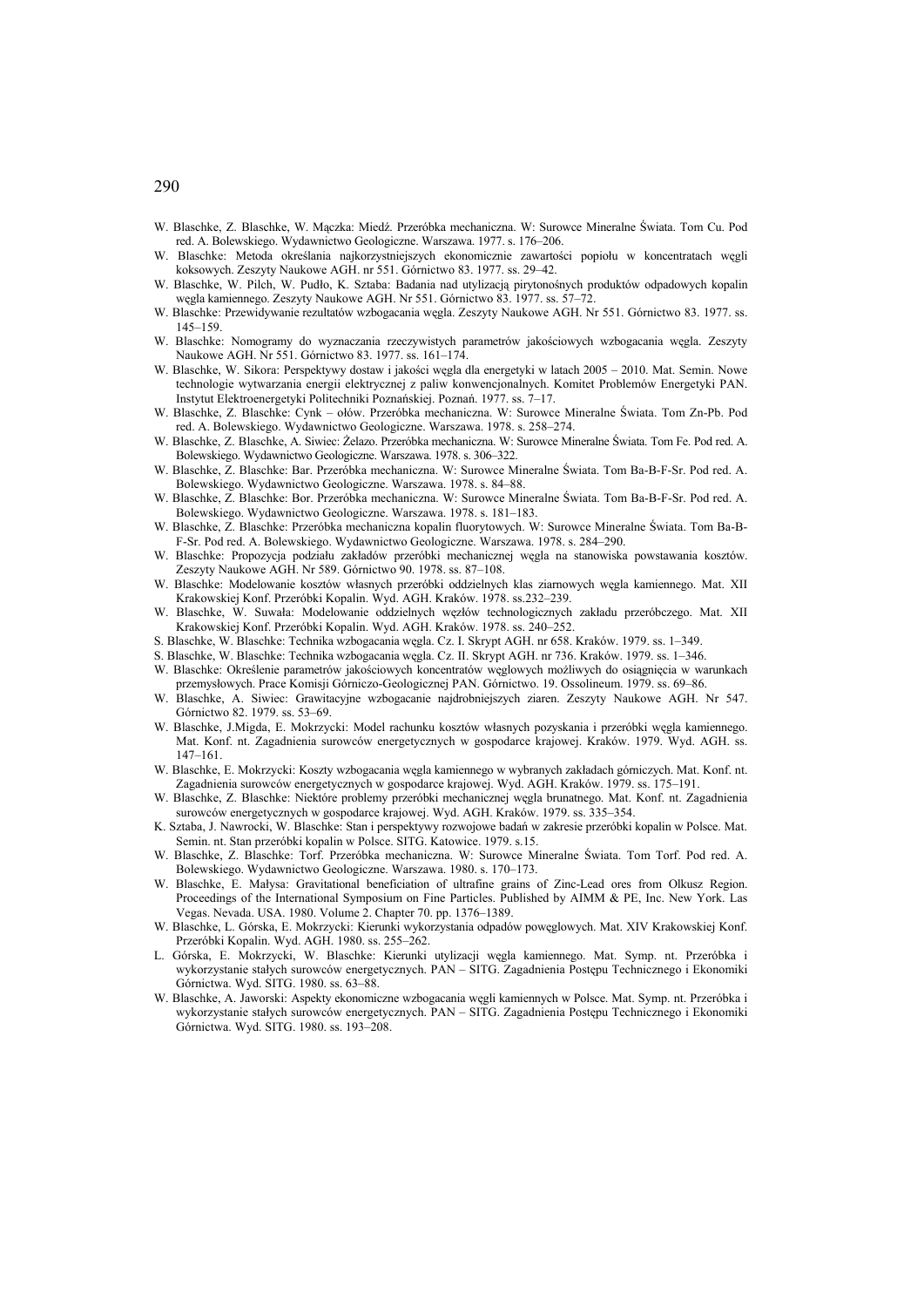- W. Blaschke, E. Mokrzycki, M. Morawska-Horawska, M. Rysz, T.Tumidajski: Problem doboru węgla zużywanego w aglomeracji krakowskiej w aspekcie ochrony środowiska. Mat. XIV Krakowskiej Konf. Przeróbki Kopalin. Wyd. AGH. 1980. ss. 123–134.
- W. Blaschke, Z. Blaschke: Węgiel brunatny. Przeróbka mechaniczna. W: Surowce Mineralne Świata. Tom Węgiel brunatny. Pod red. A. Bolewskiego. Wydwanictwo Geologiczne. Warszawa 1981. s. 119–130.
- W. Blaschke, Z. Blaschke: Mangan. Przeróbka mechaniczna. W: Surowce Mineralne Świata. Tom Mn-Cr. Pod red. A. Bolewskiego. Wydawnictwo Geologiczne. Warszawa 1981. s. 93–106.
- W. Blaschke, Z. Blaschke: Chrom. Przeróbka mechaniczna. W: Surowce Mineralne Świata. Tom Mn-Cr. Pod red. A. Bolewskiego. Wydawnictwo Geologiczne. Warszawa 1981. s. 218–227.
- W. Blaschke, E. Małysa: Badania nad zachowaniem się różnej wielkości ziarn rud cynkowo-ołowiowych w procesie rozdziału we wzbogacalnikach strumieniowo-wachlarzowych. Prace Komisji Górniczo-Geodezyjnej PAN. Górnictwo 21. Ossolineum. 1981. ss. 67–74.
- W. Blaschke: Metoda prognozowania ekonomicznych efektów grawitacyjnego wzbogacania węgli koksowych. Zeszyty Naukowe AGH. Nr 778. Górnictwo 106. 1981. ss. 1–112.
- W. Blaschke, L. Górska, E. Mokrzycki: Wykorzystanie odpadów powęglowych. Aura. 1981. Nr 3. ss. 14–15.
- W. Blaschke, E. Mokrzycki, S. Blaschke, W. Suwała: Zagadnienia wzbogacania węgli kamiennych energetycznych w Polsce. PAN–IPPT–ZPE. Wyd. Warszawska Drukarnia Narodowa. Warszawa. 1981. ss. 1–76.
- W. Blaschke, L. Górska, E. Mokrzycki, W. Suwała: Rol obogatitielnych zawodow w modeli bałansirowanija kamiennougolnego chozjajstwa. Sbornik dokładow. Nauczna Konferencija Techniczeskijat progres w minnoto i geołogo-prouczwatielnoto dieło. Warna. Tom 4. Wyd. WMGI. Rocznik XXVII. Sofia. 1981. pp. 173–187.
- W. Blaschke, L. Górska, E. Mokrzycki, W. Suwała: Propozycja podziału węgli kamiennych na rodzaje paliw dla potrzeb modelu bilansu gospodarki węglem. Mat. II Konf. nt. Zagadnienia surowców energetycznych w gospodarce krajowej. PAN – AGH – SITG. Wyd. AGH. Kraków. 1981. ss. 431–453.
- W. Blaschke, E. Mokrzycki, W. Pudło: Analiza wpływu zmian zawartości popiołu na cenę i koszt mieszanek koksowniczych. Mat. Symp. nt. Wybrane zagadnienia ekonomiczne procesów pozyskania i przetwarzania węgla. PAN – SITG. Zagadnienia Postępu Technicznego i Ekonomiki Górnictwa. Wyd. ZG SITG. 1981. ss. 135–147.
- W. Blaschke, L. Górska, E. Mokrzycki, W. Suwała: Koncepcja budowy modelu bilansowania produkcji i zapotrzebowania węgla kamiennego. Mat. Symp. nt. Wybrane zagadnienia ekonomiki procesów pozyskania i przetwarzania węgla. PAN – SITG. Zagadnienia Postępu Technicznego i Ekonomiki Górnictwa. Wyd. ZG SITG. 1981. ss. 156–166.
- W. Blaschke, L. Górska, E. Mokrzycki, W. Suwała: Rola zakładów przeróbczych w modelu bilansowania gospodarki węglem kamiennym. Mat. XV Krakowskiej Konf. Przeróbki Kopalin. Zbiór referatów. AGH – SITG. Wyd. GBSiPW SEPARATOR. Kraków. 1981. ss. 42–55.
- W. Blaschke: Koncepcje poprawy efektywności wzbogacania węgli krajowych. Materiały na naradę środowiskową przeróbki węgla kamiennego przed VI Krajowym Zjazdem Górniczym. Katowice. 1982. ss. 15–29.
- W. Blaschke, Z. Blaschke: Wanad. Przeróbka mechaniczna. W: Surowce Mineralne Świata. Tom V-Ti-Zr-Hf. Pod red. A. Bolewskiego. Wydawnictwo Geologiczne. Warszawa 1982. s. 76–80.
- W. Blaschke, Z. Blaschke: Tytan. Przeróbka mechaniczna. W: Surowce Mineralne Świata. Tom V-Ti-Zr-Hf. Pod red. A. Bolewskiego. Wydawnictwo Geologiczne. Warszawa 1982. s. 229–244.
- W. Blaschke, Z. Blaschke: Cyrkon. Przeróbka mechaniczna. W: Surowce Mineralne Świata. Tom V-Ti-Zr-Hf. Pod red. A. Bolewskiego. Wydawnictwo Geologiczne. Warszawa 1982. s. 348–357.
- W. Blaschke, E. Mokrzycki, W. Pudło: Analiza wpływu zmian zawartości popiołu na cenę i koszt mieszanek koksowniczych. Archiwum Górnictwa. Tom 27. z. 3. 1982.
- J. Blaschke, W. Blaschke: Równania ceny zbytu węgla koksowego. Budownictwo Węglowe. Projekty Problemy. Śląsk. Katowice. 1982. Nr 1 (295). ss. 31–36.
- W. Blaschke, L. Górska, E. Mokrzycki, W. Suwała: The possibilities of pyrites concentrates production at hard coal preparation plants. International Symposium on Recent Advances. In Particulate science and technology. Paper 54. Madras. India. 1982. pp. 583–590.
- W. Blaschke, L. Górska, E. Mokrzycki, W. Suwała: Kierunki wykorzystania węgli brunatnych z lokalnych złóż w oparciu o ich parametry jakościowe. Mat. XI Sesji Naukowej AGH i XIV Zjazdu SW AGH. Kraków. 1982. ss. 75– 91.
- W. Blaschke, Z. Blaschke: Nikiel. Przeróbka mechaniczna. W: Surowce Mineralne Świata. Tom Ni-Co. Pod red. A. Bolewskiego. Wydawnictwa Geologiczne. Warszawa. 1984. s. 152–165.
- W. Blaschke, Z. Blaschke: Kobalt. Przeróbka mechaniczna. W: Surowce Mineralne Świata. Tom Ni-Co. Pod red. A. Bolewskiego. Wydawnictwa Geologiczne. Warszawa. 1984. s. 253–263.
- W. Blaschke, L. Górska, E. Mokrzycki, W. Suwała: Technologiczne możliwości uzyskiwania koncentratów pirytowych z odpadów niektórych kopalń węgla kamiennego. Przegląd Górniczy. 1984. Nr 12. ss. 433–437.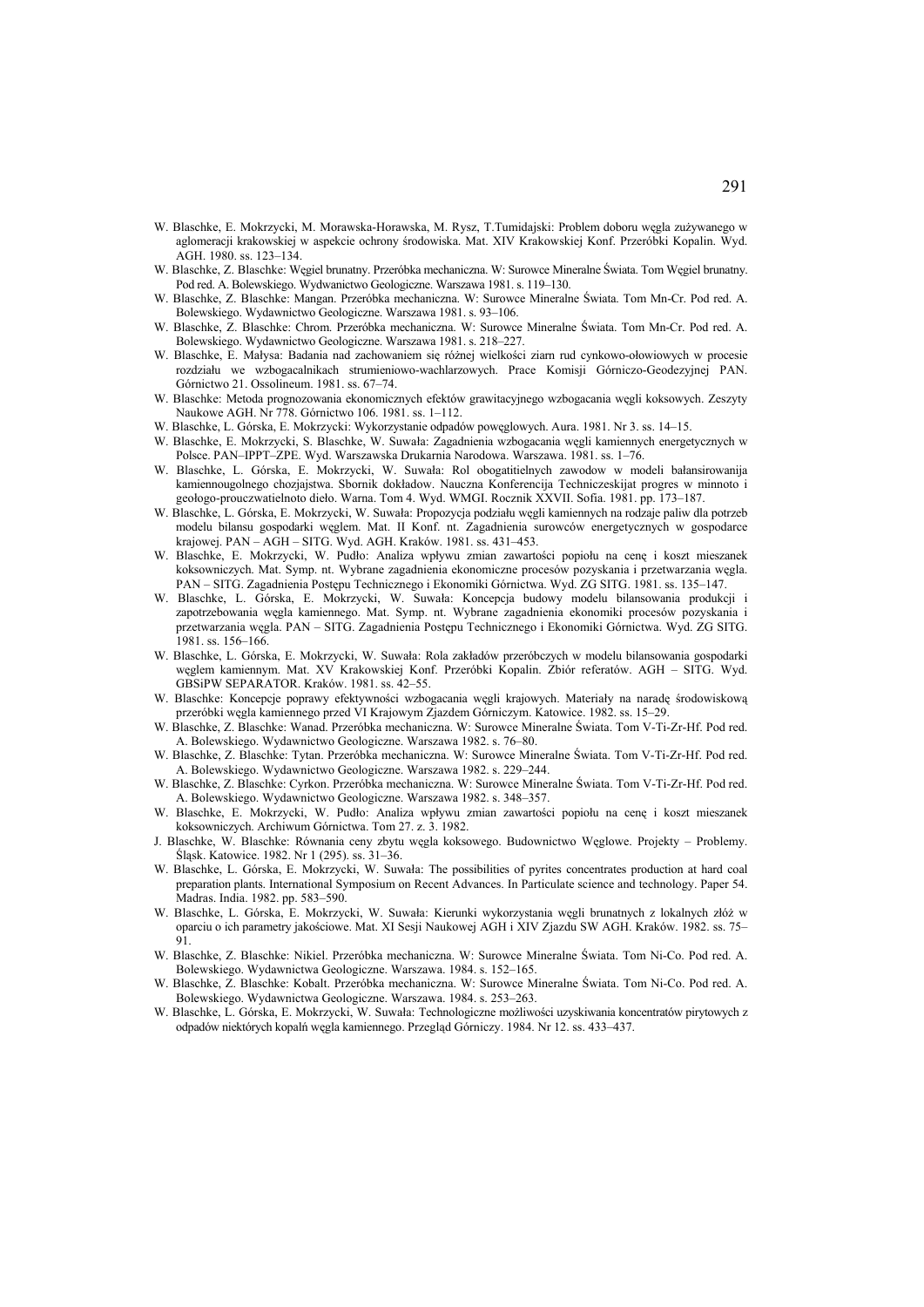- W. Blaschke, K. Adamczyk, E. Mokrzycki, I. Soliński, W. Suwała: Koszty pozyskania paliw węglowych i węglowodorowych w warunkach krajowych. Mat. Konf.. PAN. Energetyka czynnikiem wzrostu. Komitet Problemów Energetyki. Warszawa – Jabłonna. 1984. ss. 23–30.
- W. Blaschke, L. Górska, E. Mokrzycki, W. Suwała: Parametry jakościowe oraz kierunki wykorzystania węgli kamiennych. Mat. Ogólnokrajowej Konf. Problemy badań węgla w pracach geologiczno-złożowych w aspekcie nowych technologii jego utylizacji. Bielsko-Jaworze. 1984. ss. 23–37.
- W. Blaschke, L. Górska, E. Mokrzycki, W. Suwała: Parametry jakościowe oraz możliwości zagospodarowania krajowych węgli brunatnych. Mat. Ogólnokrajowej Konf. Problemy badań węgla w pracach geologicznozłożowych w aspekcie nowych technologii jego utylizacji. Bielsko-Jaworze. 1984. ss. 62–66.
- W. Blaschke, Z. Blaschke: Molibden. Przeróbka mechaniczna. W: Surowce Mineralne Świata. Tom Mo-W-Re-Sc. Pod red. A. Bolewskiego. Wydawnictwa Geologiczne. Warszawa 1985. s. 104–114.
- W. Blaschke, Z. Blaschke: Wolfram. Przeróbka mechaniczna. W: Surowce Mineralne Świata. Tom Mo-W-Re-Sc. Pod red. A. Bolewskiego. Wydawnictwa Geologiczne. Warszawa 1985. s. 264–294.
- W. Blaschke, Z. Blaschke: Piryt. Przeróbka mechaniczna. W: Surowce Mineralne Świata. Tom Siarka. Pod red. A. Bolewskiego. Wydawnictwa Geologiczne. Warszawa 1985. s. 310–327.
- W. Blaschke, Z. Blaschke: Przeróbka kopalin apatytu. W: Surowce Mineralne Świata. Tom Fosfor. Pod red. A. Bolewskiego. Wydawnictwa Geologiczne. Warszawa 1985. s. 192–201.
- W. Blaschke, Z. Blaschke: Przeróbka fosforytów. W: Surowce Mineralne Świata. Tom Fosfor. Pod red. A. Bolewskiego. Wydawnictwa Geologiczne. Warszawa 1985. s. 201–215.
- W. Blaschke, H. Gruszczyk: Jakość koncentratów molibdenowych. W: Surowce Mineralne Świata. Tom Mo-W-Re-Sc. Pod red. A. Bolewskiego. Wydawnictwa Geologiczne. Warszawa. 1985. ss. 114–115.
- W. Blaschke: Efektywność wzbogacania węgli kamiennych. Gospodarka Surowcami Mineralnymi. Kwartalnik PAN. 1985. Zeszyt 1. ss. 161–187.
- W. Blaschke, L. Górska, E. Mokrzycki, I. Soliński, W. Suwała: Koszty pozyskiwania podstawowych nośników energii w warunkach Polski. Gospodarka Surowcami Mineralnymi. Kwartalnik PAN. 1985. Zeszyt 2. ss. 339–351.
- W. Blaschke, E. Mokrzycki, W. Suwała: Wyznaczanie i porównanie kosztów rozwiązań modelowych zakładów przeróbczych w Polsce i w USA. Gospodarka Surowcami Mineralnymi. Kwartalnik PAN. 1985. Zeszyt 2. ss. 363– 377.
- W. Blaschke, L. Górska, E. Mokrzycki, W. Suwała: Technological method of modelling the costs of kaolin cleaning. Proceedings of World Congress on Non Metallic Minerals. Belgrad. Jugosławia. 1985.
- S. Blaschke, W. Blaschke: Technika wzbogacania węgla. Wyd. II. Skrypt AGH Nr 1048. Kraków. 1986. ss. 1–649.
- W. Blaschke: Ocena bazy paliwowo-energetycznej kraju. Gospodarka Surowcami Mineralnymi. Kwartalnik PAN. 1986. Zeszyt 1. ss. 63–81.
- R. Ney, W. Blaschke, A. Jankowska-Kłapkowska i inni: Aktualne i przyszłe możliwości rozbudowy Lubelskiego Zagłębia Węglowego. Ekspertyza PAN. Wyd. Komitetu Gospodarki Surowcami Mineralnymi. Kraków. 1986. ss. 1–68.
- W. Blaschke, Z. Blaschke: Organizacja, zaplecze naukowe, zaplecze projektowo-badawcze oraz szkolenie kadr dla zakładów przeróbki mechanicznej kopalin. Mat. XIII Jugosłowiańsko-polskiego Symp. Górniczego. Opatija – Jugosławia. 1986. Wydawnictwo ZG SITG. ss. 74–78.
- S. Blaschke, W. Blaschke: Technika wzbogacania węgla. Wyd. III. Skrypt AGH Nr 1112. Kraków. 1987. ss. 1–649.
- W. Blaschke, L. Górska, E. Mokrzycki, W. Suwała: Parametry jakościowe węgli brunatnych występujących w złożach polskich. Gospodarka Surowcami Mineralnymi. Kwartalnik PAN. 1987. Zeszyt 2. ss. 245–256.
- R. Ney, W. Blaschke, K. Matl, E. Mokrzycki, W. Suwała: Możliwości pokrycia zapotrzebowania na pierwotne nośniki energii w przemyśle cementowo-wapienniczym. Cement–Wapno–Gips. 1987. Zeszyt 4–5. ss. 77–81.
- W. Blaschke. L. Górska, E. Mokrzycki, W. Suwała: Użytkowanie węgla brunatnego. W: Problematyka wykorzystania małych powierzchniowych złóż węgla brunatnego dla potrzeb gospodarki lokalnej. (pod red. K. Matla). Wyd. AGH. Kraków. 1988. ss. 123–132.
- W. Blaschke, L. Pluta: Prognoza rozwoju górnictwa kopalin stałych do 1995 roku. Gospodarka Surowcami Mineralnymi. Kwartalnik PAN. 1988. Zeszyt 2. ss. 189–212.
- W. Blaschke, A. Jaworski: Produkcja maszyn oraz elementów automatyki dla przeróbki mechanicznej kopalin w Polsce. Mat. II Polsko-jugosłowiańskiego Symp. Przeróbki Mechanicznej Kopalin. Katowice. 1988. ss. 131–137.
- S. Blaschke, W. Blaschke: Maszyny i urządzenia do przeróbki kopalin. Sita. Skrypt AGH. Nr 1145. Kraków. 1989. ss. 1–292.
- A. Ofanowska, W. Blaschke, E. Mokrzycki, Z. Grudziński: Analiza kosztów przeróbki krajowych siarczkowych rud cynkowo-ołowiowych. Gospodarka Surowcami Mineralnymi. Kwartalnik PAN. 1989. Zeszyt 4. ss. 1091–1118.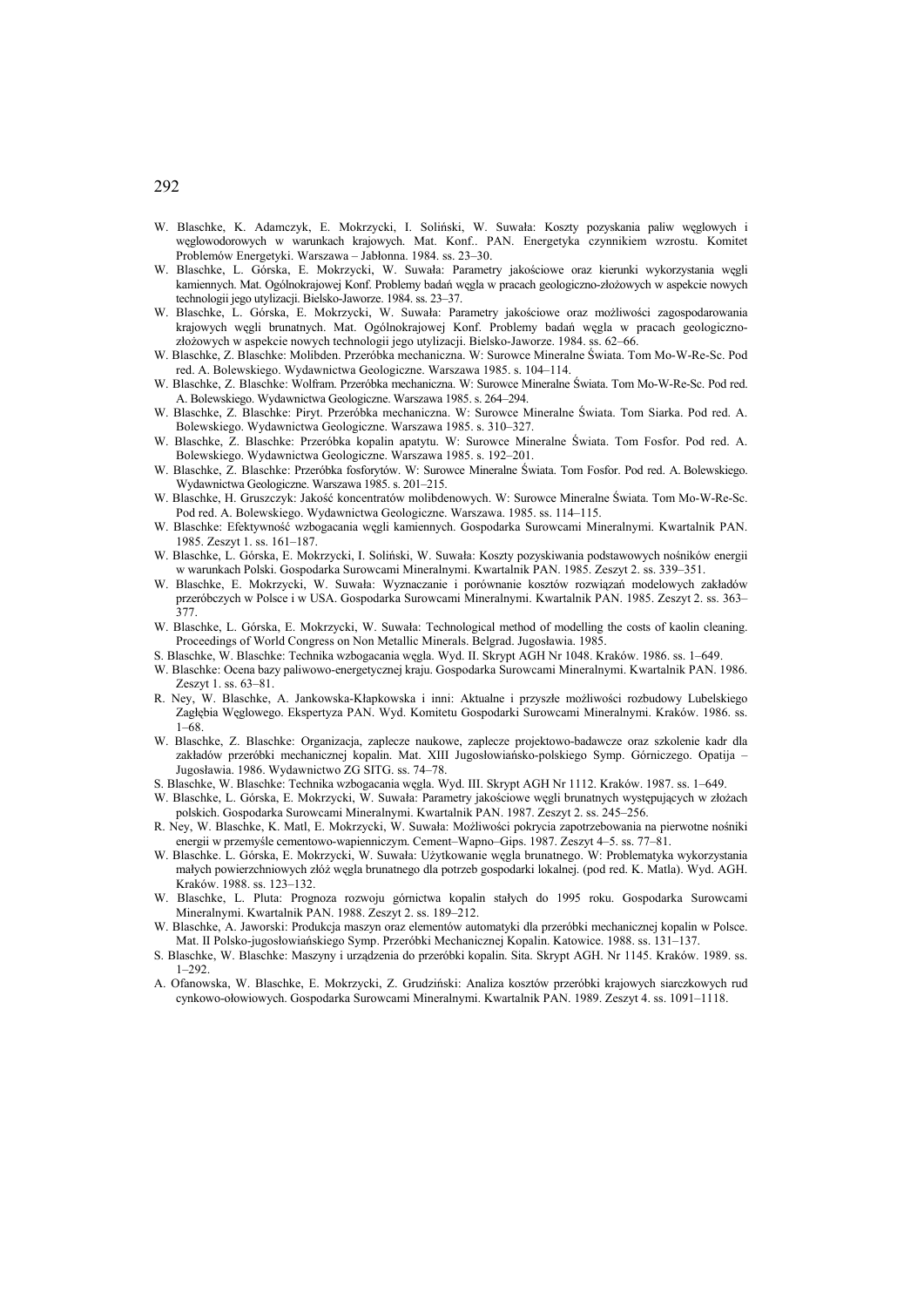- W. Blaschke, E. Mokrzycki, A. Jaworski, S. A. Blaschke, Z. Grudziński: Prognozowana wartość produkcji węgla handlowego w kraju (dla zróżnicowanych przedziałów jakości) z uwzględnieniem tzw. gospodarki wolnorynkowej, w odniesieniu do krajowych i zagranicznych odbiorców. W: Analiza stanu oraz koncepcja zmian systemowych i organizacyjnych w górnictwie węgla kamiennego. Wyd. GIG. 1989. ss. 35–40.
- A. Jaworski, W. Blaschke: Analiza i wybór formuł ustalania cen krajowego węgla z uwzględnieniem jego zróżnicowanej jakości. W: Analiza stanu oraz koncepcja zmian systemowych i organizacyjnych w górnictwie węgla kamiennego. Wyd. GIG. 1989. ss. 41–44.
- Z. Szarafiński, W. Blaschke, A. Jaworski, W. Drogoń, J. Średniawa, A. Prynda: Zadania w zakresie przeróbki mechanicznej węgla do roku 2010/40. W: Analiza stanu oraz koncepcja zmian systemowych i organizacyjnych w górnictwie węgla kamiennego. Wyd. GIG. 1989. ss. 119–122.
- W. Kociela, J. Zabierowski, W. Blaschke i inni: Doskonalenie rozwiązań struktur organizacyjnych w górnictwie węgla kamiennego. W: Analiza stanu oraz koncepcja zmian systemowych i organizacyjnych w górnictwie węgla kamiennego. Wyd. GIG. 1989. ss. 123–126.
- W. Blaschke, E. Mokrzycki, S. A. Blaschke, Z. Grudziński, A. Jaworski: Prognozowana wartość produkcji węgla handlowego w kopalniach węgla kamiennego. Mat. Symp. Koncepcje racjonalnych zmian systemowych i organizacyjnych w górnictwie węgla kamiennego. Wyd. GIG. Katowice. 1989. ss. 77–93.
- Z. Szarafiński, W. Blaschke, A. Jaworski: Zadania w zakresie przeróbki mechanicznej węgla. Mat. Symp. Koncepcje racjonalnych zmian systemowych i organizacyjnych w górnictwie węgla kamiennego. Wyd. GIG. Katowice. 1989. ss. 157–165.
- W. Blaschke, A. Kapłanek, E. Woźnica, T. Zygadłowicz: Kierunki racjonalnych zmian w zakresie rozwiązań i struktur organizacyjnych w górnictwie węgla kamiennego. Mat. Symp. Koncepcje racjonalnych zmian systemowych i organizacyjnych w górnictwie węgla kamiennego. Wyd. GIG. Katowice. 1989. ss. 201–213.
- T. Napieracz, K. Bem, A. Zając, W. Blaschke: Propozycje zmian struktury zarządzania i systemu ekonomicznofinansowego wynikające z analizy funkcjonowania górnictwa węgla kamiennego w RFN i W. Brytanii. Mat. Symp. Koncepcje racjonalnych zmian systemowych i organizacyjnych w górnictwie węgla kamiennego. Wyd. GIG. Katowice. 1989. ss. 267–279.
- S. Blaschke, W. Blaschke: Maszyny i urządzenia do przeróbki kopalin. Flotowniki. Skrypt AGH Nr 1132. Kraków. 1990. ss. 1–477.
- A. Ofanowska, W. Blaschke, E. Mokrzycki, E. Prorok: Analiza kosztów przeróbki rud miedzi w zakładach KGHM Lublin. Gospodarka Surowcami Mineralnymi. Kwartalnik PAN. 1990. Zeszyt 4. ss. 741–758.
- R. Ney, K. Wanielista, W. Blaschke, J. Kicki: Indices of Reserves Utilization for Assessing Mineral Resources Conservation. Proceedings of 14th World Mining Congress Beijing. Wyd. Pergamon Press. Pekin. Chiny. 1990. Volume 2. pp. 681–683.
- W. Blaschke, S. A. Blaschke, A. Jaworski, E. Mokrzycki: Analysis of Dependence between Complexity of Coal Preparation Schemes and their Costs. Proceedings of 11th International Coal Preparation Congress. Tokio. Japonia. 1990. pp. 85–90.
- A. Bolewski, W. Blaschke, i inni: Encyklopedia Surowców Mineralnych A–G. Wyd. Gospodarka Surowcami Mineralnymi. 1991. Zeszyt 5 specjalny.
- R. Ney, W. Blaschke, J. Dziewański i inni: Zwiększenie efektywności pozyskiwania i wykorzystania surowców mineralnych. Synteza CPBR 1.7. Studia i Rozprawy. Wyd. Centrum PPGSMiE PAN. Kraków. 1991. Zeszyt 12. ss. 1–147.
- W. Blaschke, E. Mokrzycki, S. A. Blaschke, U. Ozga-Blaschke i inni: Metodyka optymalizacji wykorzystania surowców mineralnych w procesach przeróbki i przetwórstwa. Studia i Rozprawy. Wyd. Centrum PPGSMiE PAN. Kraków. 1991. Zeszyt 14. ss. 1–79.
- W. Blaschke, Z. Blaschke, S. A. Blaschke: Wpływ parametrów jakościowych węgla energetycznego na efektywność jego użytkowania. Przegląd Górniczy. 1991. Nr 8. ss. 1–6.
- W. Blaschke, E. Mokrzycki, S. A. Blaschke, Z. Grudziński: Ceny węgla kamiennego w handlu międzynarodowym. Przegląd Górniczy. 1991. Nr 2. ss. 12–15.
- W. Blaschke, E. Mokrzycki, S. A. Blaschke, Z. Grudziński: Rola formuł sprzedażnych węgla kamiennego (cenników) w warunkach wolnych cen na węgiel. Przegląd Górniczy. 1991. Nr 2. ss. 15–18.
- W. Blaschke, E. Mokrzycki, S. A. Blaschke, Z. Grudziński, A. Karcz, Z. Blaschke, A. Jaworski: System cen na węgiel kamienny. Przegląd Górniczy. 1991. Nr 2. ss. 18–26.
- W. Blaschke, E. Mokrzycki, S. A. Blaschke, Z. Grudziński: Wpływ decyzji o dopuszczalnym poziomie cen na prognozowaną akumulację kopalń węgla kamiennego. Przegląd Górmiczy. 1991. Nr 2. ss. 29–35.
- W. Blaschke, E. Mokrzycki, S. A. Blaschke, Z. Grudziński, E. Prorok: A Final Products Cost Calculation Methodology for Lead and Zinc Preparation Plants. Proceedings of XIII Oktobarsko Savetovanje Rudara, Metalurga i Technologa. Jugosławia. Bor. 1991.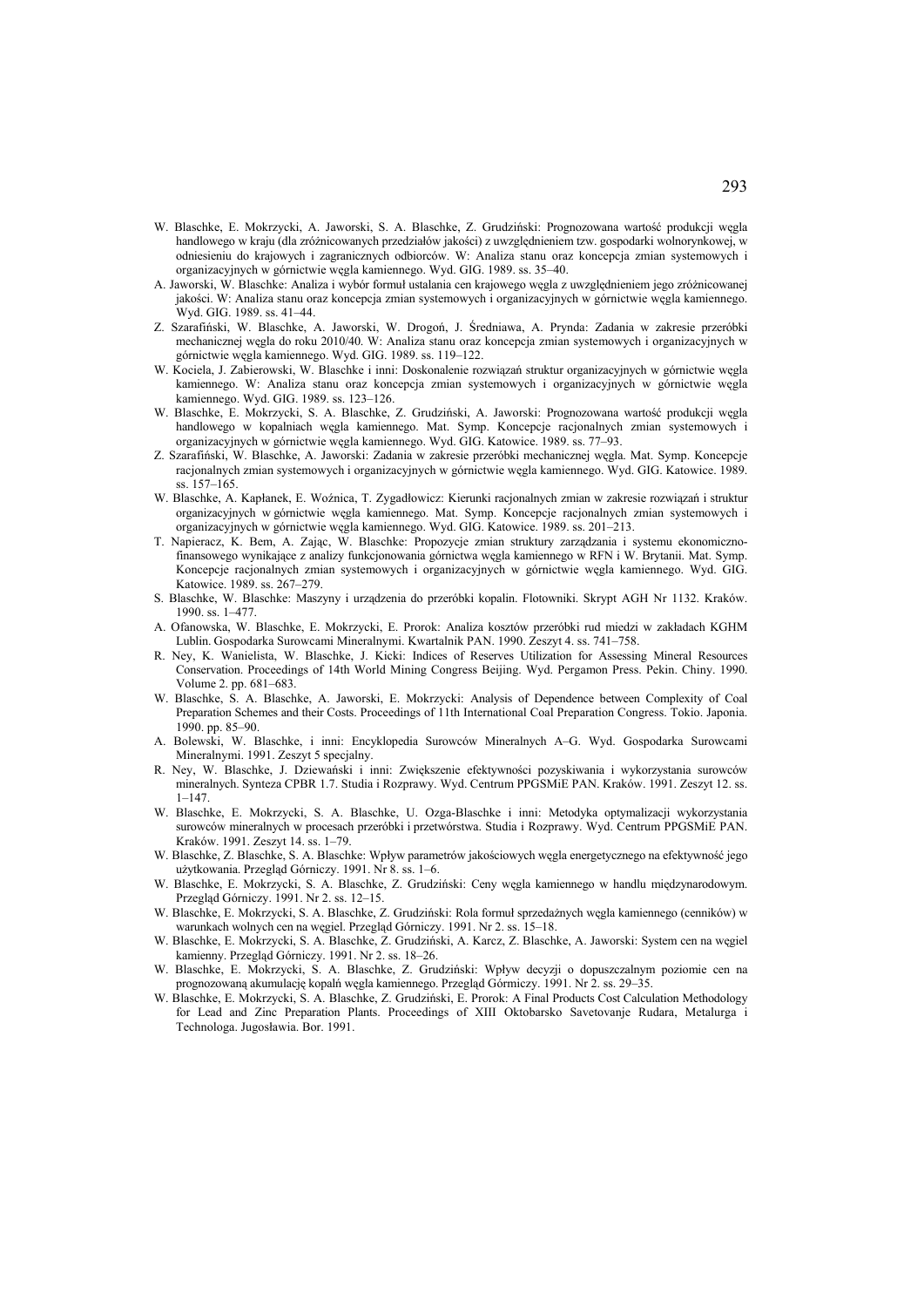- W. Blaschke, L. Gawlik, W. Suwała: Evolution in Production and Use of Coal in Poland. Seminar on Energy Policy France, Hungary, Poland, Czechoslovakia. Budapest 1991. Ed. CIFOPE. Paris. France. pp. 316–329.
- W. Blaschke: Wybrane elementy rachunku ekonomicznego górnictwa węgla kamiennego w świetle jego restrukturyzacji. Mat. Konf. Gospodarka surowcami energetycznymi w warunkach przejścia do gospodarki rynkowej. Wyd. Centrum PPGSMiE PAN. Osieczany. 1991. ss. 177–187.
- W. Blaschke: Rozważania o koncepcji systemu i struktury cen węgla kamiennego w warunkach gospodarki rynkowej w Polsce. Mat. Symp. Kierunki modernizacji górnictwa. Wyd. Centrum PPGSMiE PAN. Kraków. 1991. Zeszyt III. ss. 77–84.
- W. Blaschke, E. Mokrzycki, S. A. Blaschke, Z. Grudziński: Kształtowanie się kosztów pozyskania tony węgla wskaźnikowego w krajowych kopalniach węgla kamiennego. Mat. Symp. Kierunki modernizacji górnictwa. Wyd. Centrum PPGSMiE PAN. Kraków. 1991. Zeszyt III. ss. 119–133.
- W. Blaschke: Technologie czystego węgla. Przygotowanie czystego węgla do spalania. Mat. Symp. Kierunki modernizacji górnictwa. Wyd. Centrum PPGSMiE PAN. Kraków. 1991. Zeszyt IV. ss. 143–150.
- W. Blaschke, E. Mokrzycki: Wartość produkcji węgla kamiennego w świetle cen importowanych. Mat. Symp. Kierunki modernizacji górnictwa. Wyd. Centrum PPGSMiE PAN. Kraków. 1991. Zeszyt IV. ss. 151–163.
- W. Blaschke, E. Mokrzycki, S. A. Blaschke, Z. Grudziński, Z. Blaschke: Opłacalność wzbogacania węgla energetycznego w nowym systemie cen na węgiel. Mat. XXIII Krakowskiej Konf. Przeróbki Kopalin. Bukowina Tatrzańska. 1991. Wyd. AGH Kraków. ss. 89–108.
- W. Blaschke, E. Mokrzycki, S. A. Blaschke, Z. Grudziński: Koncepcja systemu rozdziału dotacji do kopalń węgla kamiennego w zależności od jakości węgla handlowego. Mat. XXIII Krakowskiej Konf. Przeróbki Kopalin. Bukowina Tatrzańska. 1991. Wyd. AGH Kraków. ss. 109–126.
- A. Bolewski (red.), W. Blaschke i inni: Encyklopedia Surowców Mineralnych. Tom H–O. Wyd. CPPGSMiE PAN. Kraków, 1992.
- W. Blaschke, L. Gawlik, J. Kicki, W. Suwała: Resources of Hard Coal in Poland, Germany and United Kingdom. [in]: Coal Mining Economy and Policy in Poland and its Prospects in the Light of Overall Economic Reforms and the Experience of Coal Industry in Germany and Great Britain. Commission of the European Communities. Bruxells. (pod red. A. Danielewskiego) Wyd. JAXA Publishing. Ltd. Cracow. 1992. pp. 55–73.
- W. Blaschke, L. Gawlik, J. Kicki, W. Suwała: Hard Coal Mining Technology in Poland, Germany and Great Britain. [in]: Coal Mining Economy and Policy in Poland and its Prospects in the Light of Overall Economic Reforms and the Experience of Coal Industry in Germany and Great Britain. Commission of the European Communities. Bruxells. (pod red. A. Danielewskiego) Wyd. JAXA Publishing. Ltd. Cracow. 1992. pp. 75–112.
- W. Blaschke: Technologie czystego węgla. Energetyka. 1992. Nr 2.
- W. Blaschke: Konstrukcja cen węgla kamiennego (energetycznego) w warunkach gospodarki okresu przejściowego. Wiadomości Górnicze. 1992. Z. 8. ss. 202–205.
- W. Blaschke: Poziom cen węgla kamiennego (energetycznego) w warunkach gospodarki okresu przejściowego. Wiadomości Górnicze. 1992. Z. 10. ss. 230–232.
- W. Blaschke, E. Mokrzycki, S. A. Blaschke: Propozycja rachunku kosztów wydobycia i przeróbki węgla kamiennego. Przegląd Górniczy. 1992. Nr 11. ss. 1–6.
- W. Blaschke, E. Mokrzycki, S. A. Blaschke: Koncepcja podziału zakładu przeróbczego na stanowiska powstawania kosztów. Przegląd Górniczy. 1992. Nr 11. ss. 7–15.
- W. Blaschke, E. Mokrzycki, S. A. Blaschke, Z. Grudziński: Propozycja metody obliczania kosztów pozyskania produktów handlowych zakładu przeróbczego. Przegląd Górniczy. 1992. Nr 11. ss. 16–21.
- W. Blaschke, E. Mokrzycki, S. A. Blaschke, Z. Grudziński, U. Lorenz: Analiza kosztów wzbogacania węgla kamiennego w zależności od stopnia złożoności układu technologicznego. Przegląd Górniczy. 1992. Nr 11. ss. 21– 35.
- W. Blaschke: Zasady kształtowania cen węgla kamiennego. Problemy Projektowe Przemysłu i Budownictwa. 1992. Nr 2. ss. 30–34.
- W. Blaschke, E. Mokrzycki i inni: System cen ekonomicznym stymulatorem poprawy jakości węgla kamiennego. Problemy Projektowe Przemysłu i Budownictwa. 1992. Nr 4. ss. 107–111.
- W. Blaschke, E. Mokrzycki, Z. Grudziński, S. A. Blaschke, L. Gawlik: Costs of Lead and Zinc Sulphide Ore Preparation. Proceedings of I International Conference on Modern Process Mineralogy and Mineral Processing. Chiny. Beijing. 1992. International Academic Publisher. pp. 745–750.
- W. Blaschke, W. Suwała: Problémy reštrukturalizácie polského uholného banictva. Mat. Konf. Privatizácia a podnikanie v Banictve. Slovenska Banicka Spolocnost. Banská Bystrica. 1992. pp. 48–57.
- W. Blaschke: Zasady kształtowania cen węgla kamiennego. Mat. Szkoły Eksploatacji Podziemnej. Wisła-Jawornik. Sympozja i Konferencje. Zeszyt 1. Wyd. Centrum PPGSMiE PAN. 1992. ss. 9–21.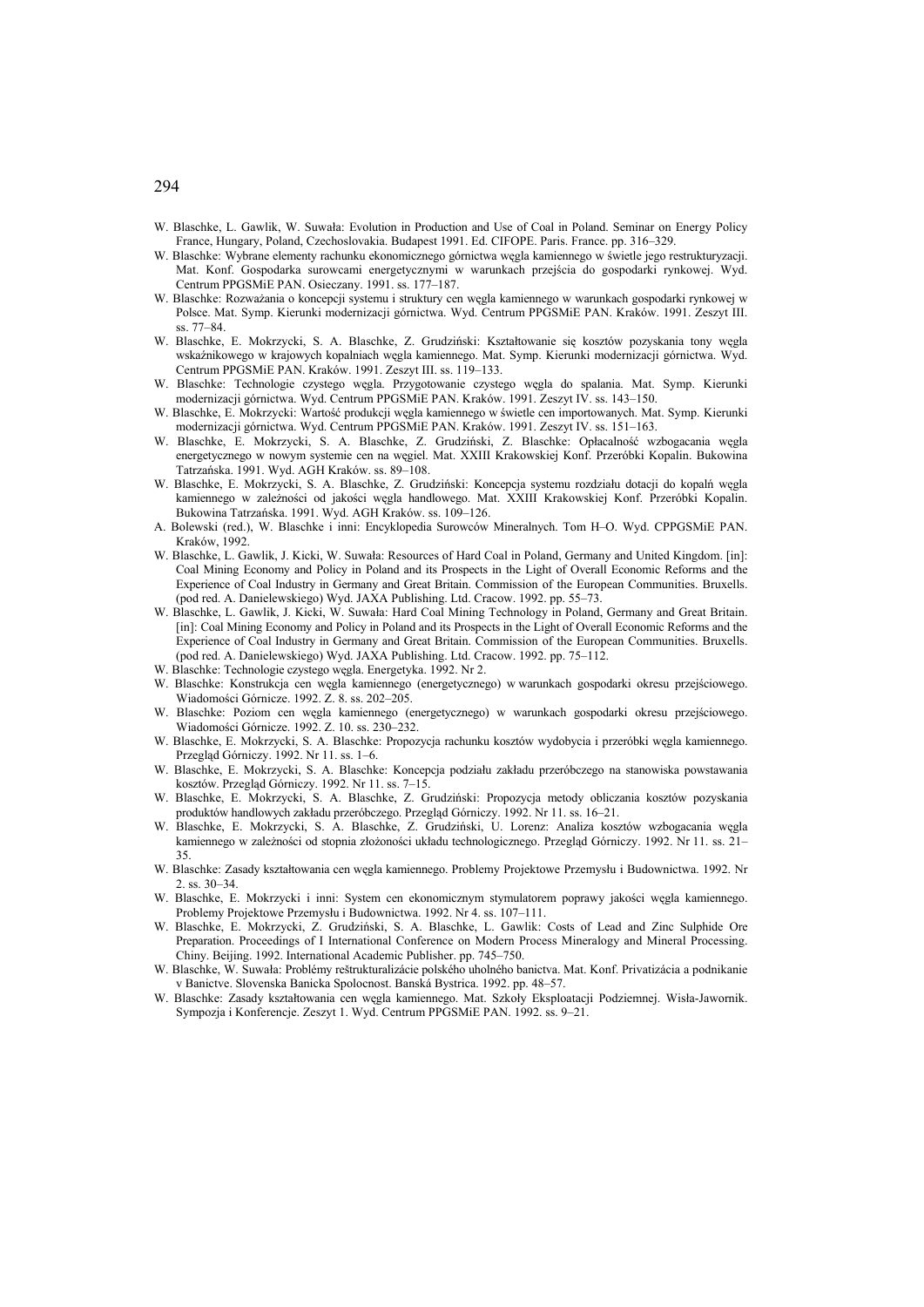- W. Blaschke: Nowe spojrzenie na wartość wegla kamiennego w złożu. Mat. Konf. Efektywność pozyskiwania, wykorzystania i ochrony zasobów złóż kopalin użytecznych w warunkach wdrażania zasad gospodarki rynkowej. Zakopane. Sympozja i Konferencje. Zeszyt 2. Wyd. Centrum PPGSMiE PAN. 1992. ss. 15–25.
- J. Zabierowski, E. Mokrzycki, W. Blaschke: Prognoza wartości produkcji krajowego węgla kamiennego do roku 2010. Mat. Konf. Efektywność pozyskiwania, wykorzystania i ochrony zasobów złóż kopalin użytecznych w warunkach wdrażania zasad gospodarki rynkowej. Zakopane. Sympozja i Konferencje. Zeszyt 2. Wyd. Centrum PPGSMiE PAN. 1992. ss. 313–341.
- W. Blaschke, E. Mokrzycki i inni: System cen ekonomicznym stymulatorem poprawy jakości węgla kamiennego. Mat. Konf. nt. Działalność górnictwa węgla kamiennego w warunkach gospodarki rynkowej i ograniczeń ekologicznych. Gliwice. 1992.
- A. Bolewski (red.), W. Blaschke i inni: Encyklopedia Surowców Mineralnych. Tom P–S. Wyd. CPPGSMiE PAN. Kraków. 1993.
- W. Blaschke, S. A. Blaschke, Z. Grudziński, U. Lorenz, E. Mokrzycki: Koncepcja systemu cen na węgiel kamienny w warunkach przejściowych do gospodarki rynkowej. Studia i Rozprawy Nr 31. Wyd. Centrum PPGSMiE PAN. Kraków. 1993. ss. 1–115.
- W. Blaschke, E. Mokrzycki, K. Wróbel: Economics of Coal Preparation in Relation to Process Technologies. Mineral Economy. Kraków. 1993. GSM z. 4. ss. 669–680.
- W. Blaschke, E. Mokrzycki, S. A. Blaschke, L. Gawlik, Z. Grudziński: The Final Products Costs Calculation Methodology for Lead and Zinc Preparation Plants. Mineral Economy. Kraków. 1993. GSM z. 4. ss. 681–685.
- W. Blaschke, E. Mokrzycki: Banictvo v ekonomike Polska. Mat. Konf. Banictvo v ekonomike Slovenska a Štatov Strednej Europy. Bratislava. 1993. pp. 32–42.
- W. Blaschke, E. Mokrzycki, K. Wróbel: Economics of Coal Preparation in Relation to Process Technologies. Mat. United Nation Interregional Symposium on Coal Preparation and Benefication. (publikowane w języku chińskim). 1993. Yanzhan. China. pp. 128–140.
- W. Blaschke, E. Mokrzycki, S. A. Blaschke, Z. Grudziński, U. Lorenz: Clean Coal Technology in Poland Problem of Pre-combustion Coal Beneficiation. Proceedings. 5th International Energy Conference. 1993. Energex'93. Seoul. Korea. Ed. Korea Institute of Energy Research. Volume IV. Fossil Fuels and Clean Fuel Technologies. pp. 10–18.
- W. Blaschke: Problem cen w systemie ekonomiczno finansowym grup kopalń węgla kamiennego. Mat. Szkoły Eksploatacji Podziemnej. Ustroń 1993. Tom 1. Sympozja i Konferencje. Nr 6. Wyd. Centrum PPGSMiE PAN. Kraków. 1993. ss. 27–35.
- W. Blaschke: Wybrane problemy polskiego górnictwa węgla kamiennego. Mat. Semin. Polskie górnictwo węglowe na tle globalnych problemów rozwoju. Akademia Ekonomiczna. Katowice. 1993. ss. 51–59.
- W. Blaschke, J. Froch: Energochłonność górnictwa węgla kamiennego zarys problemu. Mat. Konf. Racjonalizacja użytkowania energii i środowiska. Porąbka-Kozubnik. 1993. Wyd. ODKT RS NOT. Warszawa. ss. 93–96.
- W. Blaschke, S. A. Blaschke, T. Olkuski, J. Rżany, Z. Blaschke: Rozkład zawartości siarki w węglach energetycznych a opłacalność ich odsiarczania. Mat. XXV Krakowskiej Konf. Przeróbki Kopalin. Szczawnica. 1993. Sympozja i Konferencje Nr 8. Wyd. Centrum PPGSMiE PAN. Kraków. ss. 93–109.
- W. Blaschke, Z. Grudziński, U. Lorenz, E. Mokrzycki: Zawartość siarki a struktura cen węgla energetycznego. Mat. XXV Krakowskiej Konf. Przeróbki Kopalin. Szczawnica. 1993. Sympozja i Konferencje Nr 8. Wyd. Centrum PPGSMiE PAN. Kraków. ss. 111–126.
- W. Blaschke, E. Mokrzycki: Problem określenia poziomu cen węgla kamiennego energetycznego na podstawie wartości węgla w świetle cen importowych. Mat. III Konf. Aktualia i perspektywy gospodarki surowcami mineralnymi. Zakopane. 1993. Sympozja i Konferencje Nr 9. Wyd. Centrum PPGSMiE PAN. Kraków. ss. 27.1–27.17.
- W. Blaschke, Z. Blaschke: Krakowskie Konferencje Przeróbki Kopalin. Mat. XXV Krakowskiej Konf. Przeróbki Kopalin. Szczawnica. 1993. Sympozja i Konferencje Nr 8. Wyd. CPPGSMiE PAN. Kraków. ss. 5–29.
- A. Bolewski (red.), W. Blaschke i inni: Encyklopedia Surowców Mineralnych. Tom Ś–Ż. Wyd. CPPGSMiE PAN. Kraków. 1994. s. 415.
- E. Mokrzycki (red), W. Blaschke, S. A. Blaschke, U. Ozga-Blaschke i inni: Technologie czystego węgla na etapie przeróbki i przygotowania węgla do procesu użytkowania. Studia i Rozprawy Nr 35. Wyd. Centrum PPGSMiE PAN. Kraków 1994. ss. 1–100.
- W. Blaschke: Calorific Value Curves for Steam Coal. Mineral Economy. Kraków. 1994. GSM z. 2. ss. 263–274.
- W. Blaschke, T. Tumidajski: Approximation of Steam Coal Concentrate Washability Curves Using Weibull's Distribution. Mineral Economy. Kraków. 1994. GSM z. 2. ss. 285–290.
- W. Blaschke, E. Mokrzycki, S.A. Blaschke, Z. Grudziński, L. Gawlik, U. Lorenz: Coal Prices Versus Coal Quality in Polish Conditions of the Transition to the Market Economy. Proceedings of 16th World Mining Congress. Sofia. Bulgaria. 1994. Vol. 3. paper G-9. pp. 199–208.
- W. Blaschke, E. Mokrzycki, Z. Shan: Coal Preparation Economics. Preprint of the 12th International Coal Preparation Congress. Cracow. 1994. Volume 2. pp. 1357–1374.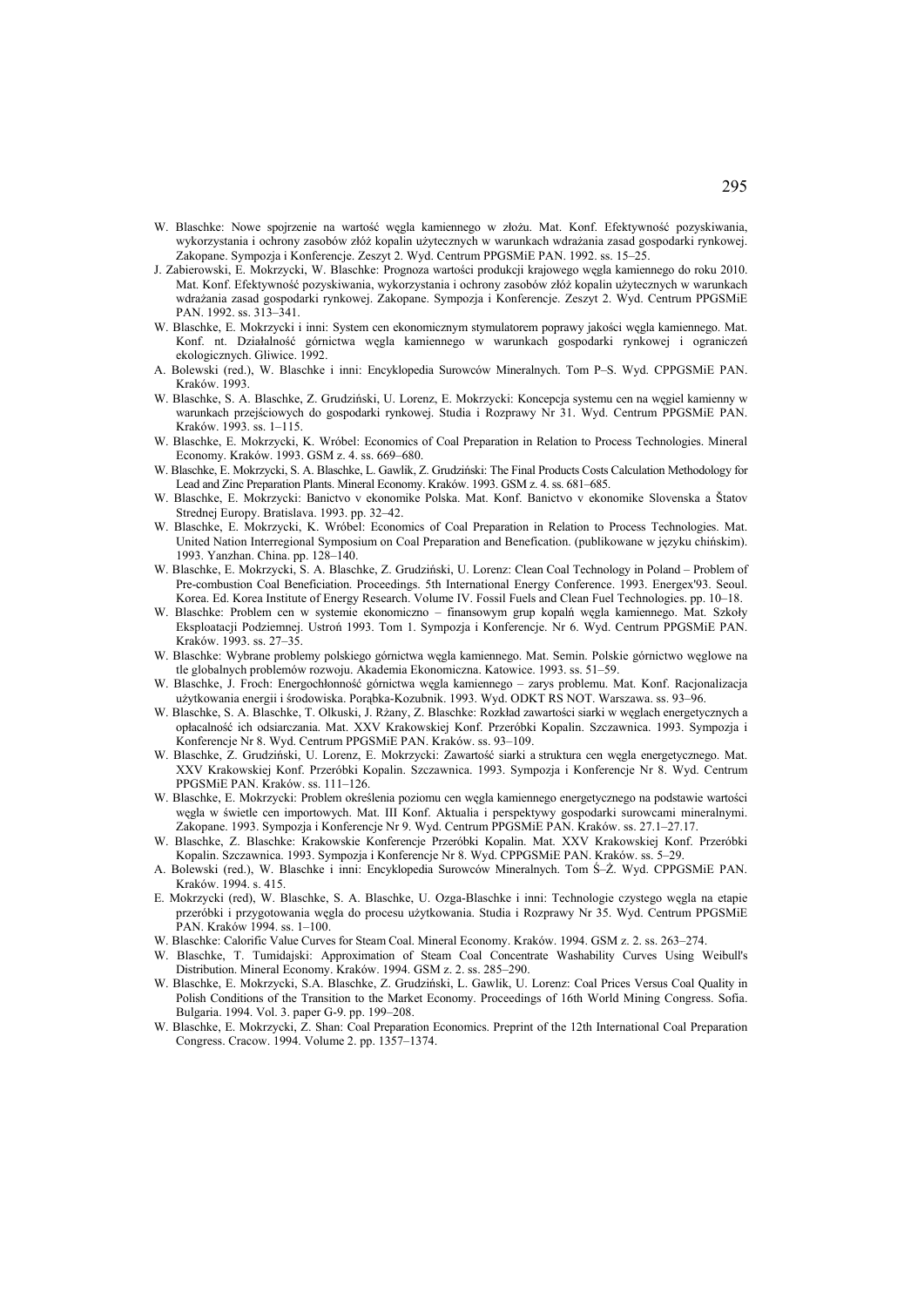- E. Mokrzycki, W. Blaschke, Z. Shan: Waste Treatment versus Ecology. Preprint of the 12th International Coal Preparation Congress. Cracow. 1994. Volume 2. pp. 1375–1388.
- W. Blaschke, E. Mokrzycki, Z. Shan: Ekonomika przeróbki węgla kamiennego. Mat. XII MKPW. Sympozja i Konferencje. Wyd. Centrum PPGSMiE PAN. 1994. Z. 11. Tom 5. ss. 101–121.
- E. Mokrzycki, W. Blaschke, Z. Shan: Przeróbka węgla kamiennego a ochrona środowiska przyrodniczego. Mat. XII MKPW. Sympozja i Konferencje. Wyd. Centrum PPGSMiE PAN. 1994. Z. 11. Tom 5. ss. 123–139.
- W. Blaschke, E. Mokrzycki: Cena jako główny stymulator rynku węglowego możliwe rozwiązania. Mat. Konf. Społeczno-gospodarcze problemy wynikające z sezonowości rynku węglowego w Polsce w aspekcie dystrybucji grubych sortymentów węgla oraz tworzenia zapasów węgla energetycznego. Promnice. Wyd. Wenta Alfa. Katowice. 1994.
- W. Blaschke: Budowa zakładów wzbogacania miałów energetycznych a modernizacja elektrowni w aspekcie procesów restrukturyzacji górnictwa węglowego. Mat. Szkoły Eksploatacji Podziemnej '94. Jastrzębie-Zdrój. Sympozja i Konferencje Nr 10. Wyd. Centrum PPGSMiE PAN. Kraków. 1994. Tom 1. ss. 243–253.
- W. Blaschke, S.A. Blaschke, L. Gawlik, Z. Grudziński, E. Mokrzycki: Ceny koncernowe a ceny wewnątrzkoncernowe węgla kamiennego – zarys problemu. Mat. XXVI Krakowskiej Konf. Przeróbki Kopalin. Ustroń. Sympozja i Konferencje nr. 13. Wyd. Centrum PPGSMiE PAN. Kraków. 1994. ss. 285–290.
- W. Blaschke, Z. Grudziński, J. Kapinos, E. Mokrzycki, U. Ozga: Koncepcja struktur cen koncernowych węgla energetycznego w oparciu o system cennika z 1990 r. Mat. XXVI Krakowskiej Konf. Przeróbki Kopalin. Ustroń. Sympozja i Konferencje nr. 13. Wyd. Centrum PPGSMiE PAN. Kraków 1994. ss. 291–301.
- W. Blaschke, Z. Grudziński, U. Lorenz, E. Mokrzycki, T. Olkuski, U. Ozga, J. Rżany: Nowa, koncernowa formuła sprzedażna dla węgla kamiennego energetycznego. Mat. XXVI Krakowskiej Konf. Przeróbki Kopalin. Ustroń. Sympozja i Konferencje nr. 13. Wyd. Centrum PPGSMiE PAN. Kraków. 1994. ss. 303–312.
- W. Blaschke, Z. Grudziński: Jakość węgla kamiennego energetycznego a jego cena. Mat. VII Konf. Zagadn. Sur. Energ. w Gosp. Kraj. Sympozja i Konferencje nr. 15. 1994. Wyd. Centrum PPGSMiE PAN. Kraków. ss. 95–108.
- W. Blaschke, E. Mokrzycki, S.A. Blaschke, U. Ozga-Blaschke i inni: Węgiel koksowy na rynkach światowym i krajowym. Studia–Rozprawy–Monografie. Nr. 37. Wyd. Centrum PPGSMiE PAN. Kraków. 1995. ss. 1–129.
- J.J. Hycnar, W. Blaschke, E. Mokrzycki i inni: Technologie czystego węgla odsiarczanie i demineralizacja za pomocą silnych zasad. Studia, Rozprawy, Monografie. nr 40. Wyd. Centrum PPGSMiE PAN. Kraków. 1995. ss. 1–70.
- W. Blaschke, E. Mokrzycki, W. Suwała: Comparison of Costs for Different Levels of Coal Cleaning for Coal Preparation Plants in Poland. Coal Preparation. A Multinational Journal. 1995. Vol. 16. pp.103–114. Gordon and Breach Science Publishers SA. USA.
- W. Blaschke, A. Karbownik: Politika vlády a reštrukturalizácia po'lského kamennouhol'ného banictwa. Slovenská Banicka Spoločnost. Prezidium Spoločnosti. Bulletin no 5. Banská Bystrica. 1995. pp. 3–15.
- T. Tumidajski, W. Blaschke: Determining the Dependence Between the Yields of Enrichments Products and the Contents of a Selected Component According to the Equation of Balance. Archiwum Górnictwa nr 2. 1995. ss. 237–246.
- W. Blaschke, E. Mokrzycki, Z. Grudziński, U. Lorenz: Steam coal fines quality-pre-combustion coal beneficiation. Mineral Economy. Kraków 1995. GSM z.4. ss. 569–578.
- W. Blaschke, U. Lorenz, Z. Grudziński: Przeróbka mechaniczna węgla a ekologia. Wiadomości Górnicze nr 5. 1995. ss. 199–204.
- W. Blaschke, E. Mokrzycki i inni: Rynek światowy węgla koksowego. Karbo. 1995. nr 12. ss. 312–327.
- W. Blaschke, L. Gawlik: Import węgla kamiennego zagrożenie czy blef? Biuletyn Górniczy. GIPH. Nr 5. 1995. ss. 8– 11.
- W. Blaschke, A. Karbownik: Polityka vlády a reštrukturalizácia pol'ského kamenouhol'ného banictva. Mat. Międzyn. Konf. Surovinová politika štátu. Bańska Bystrzyca. 1995. Wyd. Biuletyn SBS. Nr 5. 1995. pp. 3–15.
- W. Blaschke, Z. Grudziński i inni: Określenie ceny parytetu importowego węgla energetycznego. Mat. I Międz. Konf. Przer. Kopalin. Zakopane. 1995. Sympozja i Konferencje nr 19. Wyd. Centrum PPGSMiE PAN. ss. 421–430.
- W. Blaschke, S.A. Blaschke i inni: Określenie ceny parytetu importowego węgla koksowego. Mat. I Międz. Konf. Przer. Kopalin. Zakopane. 1995. Sympozja i Konferencje nr 19. Wyd. Centrum PPGSMiE PAN. ss. 409–420.
- W. Blaschke: Czy górnictwo węglowe musi płacić tak wysokie opłaty eksploatacyjne. Mat. Szkoły Eksploatacji Podziemnej 1995. Szczyrk. Sympozja i Konferencje nr 16. Wyd. Centrum PPGSMiE PAN. Kraków 1995. ss. 205–222.
- W. Blaschke: Zasady kształtowania polityki cenowej węgla kamiennego. Mat. Ogólnopolskiej Konf. Węgiel i Energetyka. Bielsko-Biała. 1995. ss. 1–15.
- I. Tomkowska, W. Blaschke: Problem budowy zakładów wzbogacania węgla w świetle modernizacji elektrowni i elektrociepłowni. Mat. IX Konf. Zagadnienia surowców energetycznych w gospodarce krajowej. Zakopane. październik 1995. Sympozja i Konferencje. Nr 17. Wyd. Centrum PPGSMiE PAN. ss. 223–231.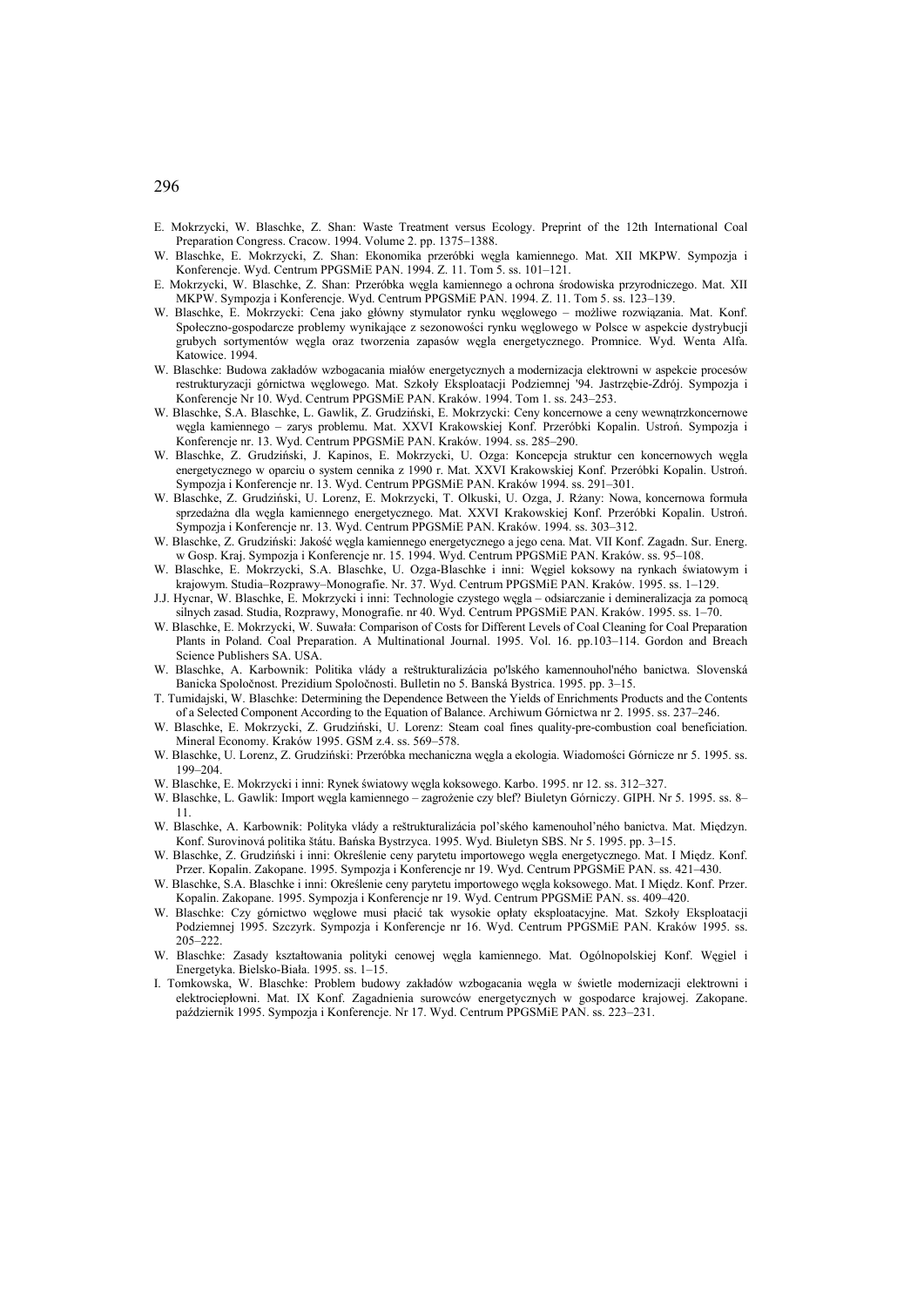- W. Blaschke, E. Mokrzycki, Z. Shan: Coal Preparation Economics. Recent Adwances in Coal Processing (Ed. J. Laskowski). Vol. 1. New Trends in Coal Preparation Technologies and Equipment (Ed. W.S. Blaschke). Gordon and Breach Science Publishers. USA. 1996. pp. 867–878.
- E. Mokrzycki, W. Blaschke, Z. Shan: Waste Treatment Versus Ecology. Recent Adwances in Coal Processing (Ed. J. Laskowski). Vol. 1. New Trends in Coal Preparation Technologies and Equipment (Ed. W.S. Blaschke). Gordon and Breach Science Publishers. USA. 1996. pp. 879–888.
- W. Blaschke, E. Mokrzycki, U. Ozga-Blaschke: Przeróbka i przetwórstwo węgla kamiennego. W: Surowce Mineralne Polski. (pod red. R. Neya). Tom Surowce Energetyczne. Węgiel kamienny. Węgiel brunatny. Wyd. Centrum PPGSMiE PAN. Kraków. 1996. ss. 123–176.
- W. Blaschke, Z. Grudziński i inni: Aktualna i prognozowana podaż miałów węgla energetycznego w Polsce. Przegląd Górniczy nr 1. 1996. ss. 9–15.
- W. Blaschke, Z. Grudziński: Węgiel kamienny energetyczny. Cz. I. Ceny światowe wartość węgla. Wiadomości Górnicze. nr 9, 1996. ss. 403–411.
- W. Blaschke, Z. Grudziński: Węgiel kamienny energetyczny. Cz. II. Ceny światowe parytet importowy. Wiadomości Górnicze. nr 9, 1996. ss. 412–419.
- W. Blaschke: Budowa zakładów wzbogacania miałów energetycznych a modernizacja elektrowni. Czasopismo Techniczne. KTT. Kraków. nr 9–10. 1996. ss. 19–25.
- W. Blaschke, S.A. Blaschke i inni: Zawartość siarki w węglach energetycznych a opłacalność ich odsiarczania. Czasopismo Techniczne. KTT. Kraków. nr 9–10. 1996. ss. 26–29.
- W. Blaschke: Szanse polskiego górnictwa. Biuletyn Górniczy. GIPH. nr 7. 1996. ss. 12–13.
- W. Blaschke: Ceny węgla kamiennego dla energetyki zawodowej. Przyczyny kryzysów cenowych w układzie producenci – odbiorcy. Biuletyn Górniczy. GIPH. nr 8/9. 1996. ss. 4–6.
- W. Blaschke: Chances of Polish Coal Mining. Szanse polskiego górnictwa węgla kamiennego. Polish Mining Review'96. Przegląd górnictwa polskiego. GIPH. 1996. ss. 3–6.
- W. Blaschke: Ceny węgla kamiennego dla energetyki zawodowej. cz. II. Ustalenia poziomu cen węgla teoria i praktyka. Biuletyn Górniczy. GIPH. 1996. nr 10. ss. 8–9.
- W. Blaschke: Ceny węgla kamiennego dla energetyki zawodowej. cz.III. Kryzys cenowy i co dalej? Biuletyn Górniczy. GIPPH. 1996. nr 11. ss. 8–9.
- W. Blaschke, S.A. Blaschke, E. Mokrzycki: Identyfikacja kosztów w zakładach przeróbki mechanicznej węgla. Prace Centralnego Ośrodka Informatyki Górnictwa SA. Zeszyt nr 36. grudzień 1996.
- W. Blaschke, L. Gawlik: The Future of the Polish Coal Mining Industry in the View of Energy Forecasts. Proceedings of the 6th International Energy Conference. Energex'96. 1996. Beijing. China. pp. 752–755.
- W. Blaschke, L. Gawlik, L. Noras: Coal Mining in Poland in the Aspect of Present and Future Environmental Regulations. Proceedings of the Fourth International Conference on Environmental Issues and Waste Management in Energy and Mineral Production – SWEMP'96, Cagliari, Italy. 1996. pp. 69–74.
- W. Blaschke, L. Gawlik: Przyszłość górnictwa węglowego w Polsce w świetle prognoz energetycznych. Mat. Szkoły Eksploatacji Podziemnej '96. Szczyrk. Sympozja i Konferencje nr 20. Suplement. Wyd. Centrum PPGSMiE PAN. 1996. ss. 1–8.
- W. Blaschke, Z. Grudziński: Konkurencyjność polskiego węgla energetycznego na rynku krajowym i w eksporcie. Prace GIG. Seria Konferencje nr 12. Mat. Konf. Poprawa jakości węgla w programie dostosowania górnictwa węglowego do warunków gospodarki rynkowej. Szczyrk – Katowice 1996. ss. 153–161.
- W. Blaschke: O możliwości kosztowego kształtowania cen węgla kamiennego energetycznego. Mat. X Konf. Zagadnienia surowców energetycznych w gospodarce krajowej. Sympozja i Konferencje. nr 23. Wyd. Centrum PPGSMiE PAN. Kraków. 1996. ss. 301–310.
- W. Blaschke, S.A. Blaschke, E. Mokrzycki: Identyfikacja kosztów w zakładach przeróbki mechanicznej węgla. Mat. Symp. Problemy identyfikacji elementarnych zaszłości gospodarczych w górnictwie w aspekcie proefektywnościowych wymagań gospodarki rynkowej. Komitet Górnictwa PAN. Katowice. 1996. Wyd. COIG SA. ss. 119–131.
- W. Blaschke, S.A. Blaschke, Z. Grudziński: System cen energetycznego węgla kamiennego a opłacalność jego wzbogacania. Przegląd Górniczy. nr 1, 1997. ss. 21–33.
- W. Blaschke, L. Gawlik: Metodyka wyznaczania parytetu importowego węgla energetycznego. Biuletyn PARG WK SA. Katowice. nr 2(30)/1997. ss. 1–6.
- W. Blaschke, L. Gawlik, J. Karaszewski: Problem cen węgla dla energetyki zawodowej. Biuletyn PARG WK SA. Katowice. nr 8(36) 1997. ss.18–24.
- W. Blaschke, L. Gawlik: Koncepcja rozwiązań sposobów rozliczeń cen węgla energetycznego w układzie górnictwo energetyka zawodowa. Mat. Szkoły Eksploatacji Podziemnej. Szczyrk 1997. Sympozja i Konferencje nr 25. Wyd. Centrum PPGSMiE PAN. Kraków 1997. ss. 13–23.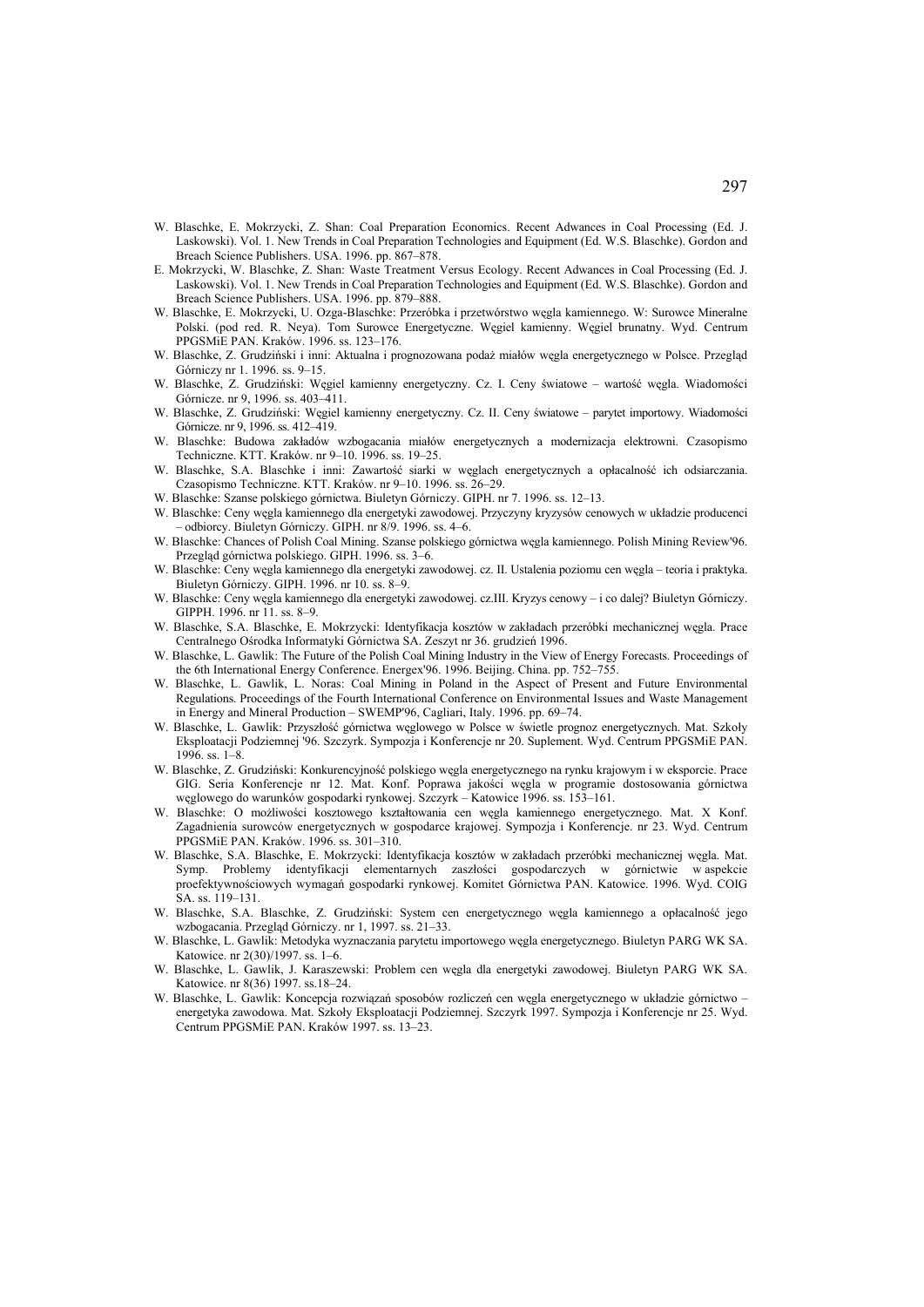- W. Blaschke: Budowa zakładów wzbogacania miałów energetycznych a modernizacja elektrowni. Mat. III Konf. Kompleksowe i szczegółowe problemy inżynierii środowiska. Wyd. Politechnika Koszalińska. Koszalin – Ustronie Morskie. 1997. ss. 49–63.
- W. Blaschke, U. Lorenz: Koncepcja parytetu importowego węgla energetycznego. Mat. XI Konf. z cyklu: Zagadnienia surowców energetycznych w gospodarce krajowej. Sympozja i Konferencje nr 28. Wyd. Centrum PPGSMiE PAN. Kraków 1997. ss. 225–263.
- W. Blaschke: Perspektywy rozwoju górnictwa górnictwo węgla kamiennego. W: Ochrona środowiska na terenach górniczych. (pod red. J. Ostrowskiego). Biblioteka Szkoły Eksploatacji Podziemnej. Seria z Perlikiem nr 1. Kraków. 1998. ss. 11–14.
- W. Blaschke: Perspektywy rozwoju górnictwa górnictwo węgla brunatnego. W: Ochrona środowiska na terenach górniczych. (pod red. J. Ostrowskiego). Biblioteka Szkoły Eksploatacji Podziemnej. Seria z Perlikiem nr 1. Kraków. 1998. ss. 14–16.
- W. Blaschke, R. Ney, S.A. Blaschke, U. Ozga-Blaschke i inni: Formuły cenowe węgla kamiennego zmodyfikowane do wymogów sprawozdawczości Unii Europejskiej. Studia, rozprawy, monografie. nr 57. Wyd. Instytut GSMiE PAN. Kraków 1998. ss. 1–102.
- W. Blaschke: Problemy cen, kosztów pozyskania i jakości węgla kamiennego w okresie restrukturyzacji górnictwa. Przegląd Górniczy. 1998. nr 9. ss. 11–17.
- W. Blaschke: Sytuacja górnictwa węgla kamiennego w świetle wygaśnięcia umów wieloletnich na dostawy węgla do energetyki zawodowej. Biuletyn PARG WK SA. Katowice, nr 1(41) 1998. ss. 3–8.
- W. Blaschke, L. Gawlik: Przyszłość górnictwa węglowego w Polsce w świetle prognoz energetycznych. Czasopismo Techniczne. KTT. Kraków. 1998. nr 31–32, ss. 1–12.
- W. Blaschke, Z. Grudziński: Opłacalność eksportu węgla kamiennego. Czasopismo Techniczne. KTT. Kraków. 1998, nr 31–32, ss. 13–18.
- W. Blaschke: Problem urealnienia cen węgla i cen energii. Czasopismo Techniczne. KTT. Kraków. 1998, nr 31–32, ss. 19–25.
- W. Blaschke: W opinii eksperta To nie jest zmowa cenowa. Biuletyn Górniczy GIPH. 1998. nr 3(33), ss. 14–15.
- W. Blaschke: Nie było praktyk monopolistycznych górnictwa przy ustalaniu cen węgla i warunków umów dla energetyki zawodowej. Biuletyn PARG WK SA, Katowice. nr 6(46), 1998, ss. 1–6.
- W. Blaschke: Uporządkowanie relacji cenowych węgla kamiennego warunkiem prawidłowego rozwoju krajowej elektroenergetyki. Rynki Energii. 1998. nr 5(18), ss. 4–10.
- W. Blaschke, Z. Grudziński: Parytet importowy węgla w świetle doświadczeń cenotwórstwa w Polsce i w Unii Europejskiej. Czasopismo Techniczne. KTT. Kraków, nr 40–41. 1998. ss. 1–6.
- W. Blaschke, L. Gawlik, R. Nycz, Z. Starzak, L. Tażbirek: Problems of coal desulphurisation in Poland in processes of coal. Proceedings of the Fifth International Symposium on Environmental Issues and Waste Management in Energy and Mineral Produktion – SWEMP'98, Ankara – Turcja, 1998, pp. 623–631.
- J. Blaschke, W. Blaschke: The Industrial us of Tangential Air-Blow for Cake Removal in Continuous Vacuum Filters. Proceedings of the XIII International Coal Preparation Congress – ICPC'98, Brisbane – Australia, 1998, Vol. II. Publ. by the Australian Coal Preparation Society. pp. 501–510.
- W. Blaschke, E. Mokrzycki: Wybrane problemy gospodarki podstawowymi surowcami mineralnymi na etapie przeróbki mechanicznej. Mat. Międz. Konf. – Maszyny i urządzenia do przeróbki surowców mineralnych. Szczyrk, 1998. Wyd. KOMAG ss. 1–7.
- W. Blaschke: Problem cen, kosztów pozyskania i jakości węgla kamiennego w okresie restrukturyzacji górnictwa. Forum dyskusyjne nt. Rekonstrukcja górnictwa węgla kamiennego. Szczyrk. Szkoła Eksploatacji Podziemnej '98, seria Wykłady nr 17, ss. 13–27.
- R. Ney, E. Mokrzycki, W. Blaschke: Systemowe rozwiązanie problemów kosztów i cen szansą powodzenia reformy górnictwa węgla kamiennego energetycznego. Mat. Konf. Reforma polskiego górnictwa węgla kamiennego – szanse i zagrożenia. Ustroń. 1998, tom Suplement, ss. 11–35.
- W. Blaschke: Uporządkowanie relacji cenowych węgla kamiennego warunkim prawidłowego rozwoju krajowej elektroenergetyki. Mat. XII Konf. z cyklu: Zagadnienia surowców energetycznych w gospodarce krajowej. Sympozja i Konferencje nr 34. Wyd. Instytutu GSMiE PAN. Kraków 1998. ss. 191–200.
- W. Blaschke: Technika wzbogacania grawitacyjnego wzbogacanie strumieniowe. Wydawnictwo Naukowe Śląsk. Katowice. 1999. ss.1–131.
- W. Blaschke, S. Blaschke: Technika wzbogacania grawitacyjnego wzbogacalniki strumieniowe. Wyd. Instytutu GSMiE PAN. Kraków. 1999. ss. 1–239
- W. Blaschke, L. Gawlik: Coal mining industry restructuring in Poland: implications for the domestic and international coal market. Applied Energy. Vol. 64 No.1–4 Elsevier Science Ltd. 1999. pp. 453–456.
- W. Blaschke, L. Gawlik: Hard Coal and Brown Coal in Poland's Energy Policy. Mineral Economy. Kraków. 1999. GSM z. 4. ss. 37–45.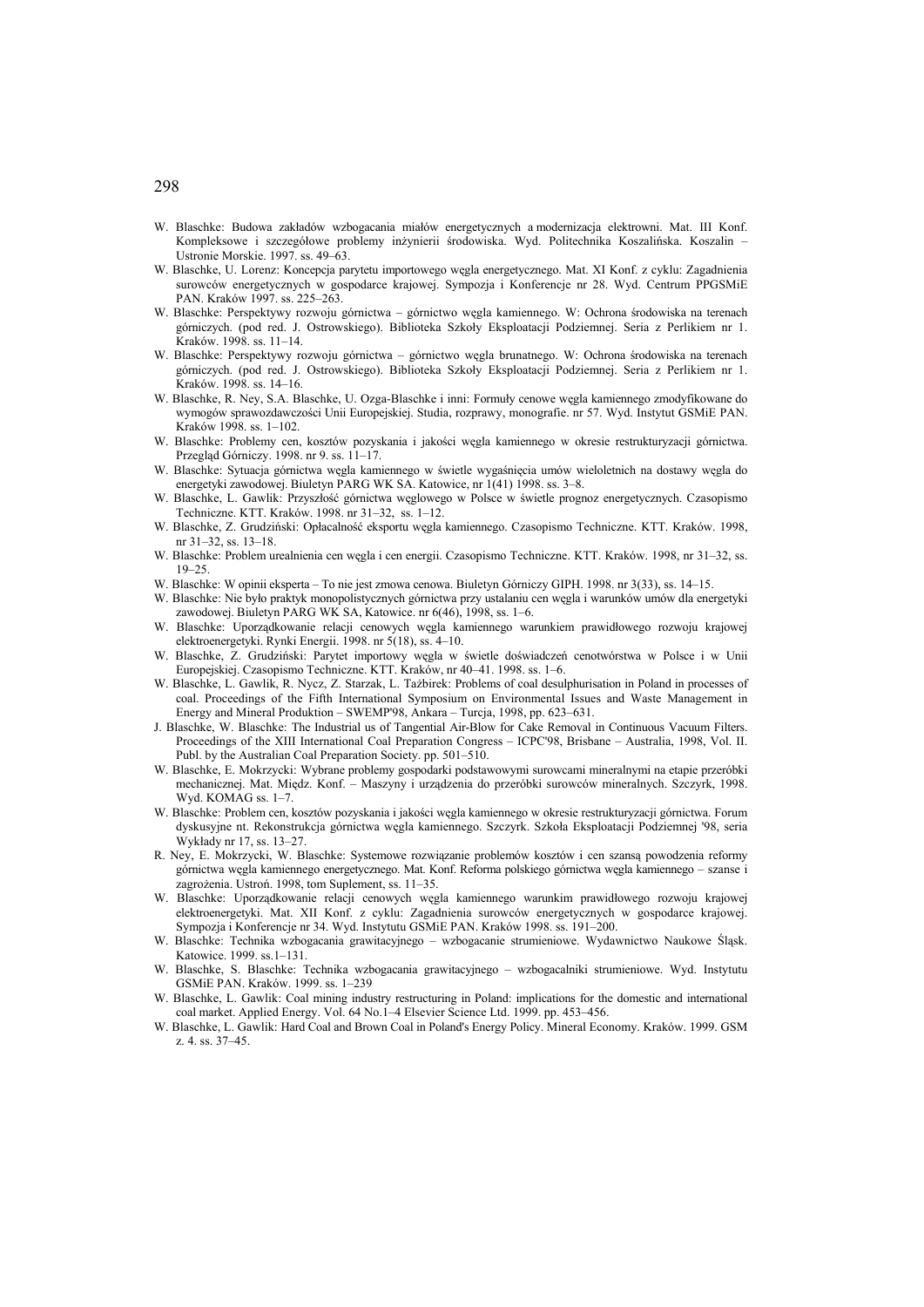- W. Blaschke: Cenotwórstwo węgla kamiennego cz.1 Funkcja i sposoby kształtowania cen węgla kamiennego. Wiadomości Górnicze. 1999. nr 4. ss. 186–191.
- W. Blaschke: Cenotwórstwo węgla kamiennego cz. 2 Założenia systemu cen węgla kamiennego energetycznego. Wiadomości Górnicze. 1999. nr 5. ss. 242–246
- W. Blaschke: Cenotwórstwo węgla kamiennego cz. 3 Założenia systemu cen węgla kamiennego koksowego. Wiadomości Górnicze. 1999. nr 6. ss. 286–291.
- W. Blaschke: Cenotwórstwo węgla kamiennego cz. 4 Krajowe formuły sprzedażne węgla kamiennego dostosowane do kontraktów na dostawy węgla produkowanego w Unii Europejskiej. Wiadomości Górnicze. 1999. nr 9. ss. 381–384.
- W. Blaschke: Cenotwórstwo węgla kamiennego cz. 5 Alternatywne rozwiązania formuł sprzedażnych węgla koksowego. Wiadomości Górnicze. 1999. nr 10. ss. 443–446.
- W. Blaschke: Cenotwórstwo węgla kamiennego cz. 6 Rozwiązania zagranicznych formuł sprzedażnych węgla energetycznego. Wiadomości Górnicze. 1999. nr 11. ss. 484–487.
- W. Blaschke: Cenotwórstwo węgla kamiennego cz. 7 Projekt nowej formuły sprzedażnej energetycznego węgla kamiennego (PAN–2000). Wiadomości Górnicze. 1999. nr 12. ss.529–534.
- W. Blaschke: Węgiel kamienny w Polsce na tle górnictwa w świecie. Gospodarka Surowcami Mineralnymi. Kwartalnik PAN. 1999. zeszyt 3. ss. 5–28
- W. Blaschke: Ceny minimalne węgla energetycznego na rynku krajowym. Biuletyn PARGWK SA. Katowice. nr 11. 1999. ss. 1–5.
- W. Blaschke: Problem krajowych cen węgla kamiennego w świetle (hipotetycznego) importu węgla do Polski. Czasopismo Techniczne. KTT. Kraków. nr 51–52. 1999. ss. 1–5.
- W. Blaschke, L. Gawlik: Hard coal and brown coal in Poland's Energy Policy. Conference Proceedings. Mineral and Power Policy of Slovak Republic. Demanovska Dolina – Slovakia. 1999. Publ. by the Slovakian Mining Society. pp. 40–47.
- W. Blaschke: Zarys problemu kontowania kosztów w przemyśle węglowym w świetle dyrektyw Unii Europejskiej. Mat. Szkoły Eksploatacji Podziemnej. Sympozja i Konferencje nr 36. Wyd. IGSMiE PAN. Kraków. 1999. ss. 131–140.
- W. Blaschke, U. Lorenz, U. Ozga-Blaschke: Światowy rynek węgla kamiennego. Mat. Konf. Reforma polskiego górnictwa – monitorowanie realizacji. Ustroń, 1999. ss. 163–184.
- W.Blaschke: Uporządkowanie relacji cen do kosztów pozyskania węgla warunkiem prawidłowego funkcjonowania krajowego górnictwa. Mat. XIII Konf. Zagadnienia surowców energetycznych w gospodarce krajowej. Sympozja i Konferencje nr 39. Wyd. IGSMiE PAN. Kraków 1999. ss. 309–316.
- W. Blaschke: System cen energetycznego węgla kamiennego. Studia, Rozprawy, Monografie nr 77. Wyd. Instytut GSMiE PAN. Kraków 2000. ss. 1–183.
- W. Blaschke: Cenotwórstwo węgla kamiennego cz.8 Alternatywne rozwiązania formuł sprzedażnych węgla energetycznego. Wiadomości Górnicze. 2000. nr 1. ss. 35–41.
- W. Blaschke: Cenotwórstwo węgla kamiennego cz.9 Sposoby ustalania poziomu cen w formułach sprzedażnych węgla kamiennego. Wiadomości Górnicze. 2000. nr 2. ss. 83–89.
- W. Blaschke: Cenotwórstwo węgla kamiennego cz. 10 Wyznaczanie poziomu cen węgla kamiennego w oparciu o parytet importowy. Wiadomości Górnicze. 2000. nr 4. ss. 185–193.
- W. Blaschke: Cenotwórstwo węgla kamiennego cz. 11 Jakość węgla kamiennego a struktura cen w formułach sprzedażnych. Wiadomości Górnicze. 2000. nr 5. ss. 248–255.
- W. Blaschke, U. Ozga-Blaschke: Funkcjonowanie kompleksu górniczo koksowniczego w świetle przystąpienia do Unii Europejskiej i cen hipotetycznego importu węgla koksowego do Polski. Karbo nr 7. 2000. ss. 223–227.
- W. Blaschke: Cenotwórstwo węgla kamiennego cz. 12 System cen a opłacalność wydobywania i wzbogacania węgla kamiennego. Wiadomości Górnicze nr 7–8. 2000. ss. 353–360.
- W. Blaschke, L. Gawlik, U. Lorenz, E. Mokrzycki: Environment protection in the program of Polish Coal Mining Industry Reform. Sbornik referatu. 10 mezinarodni konference Hornicka Ostrawa 2000. Tom II. pp. 253–256.
- W. Blaschke, U. Lorenz, E. Mokrzycki: Environmental problems of hard coal industry in Poland. Proceedings of the 5<sup>th</sup> Conference on Environment and Mineral Processing VŠB-TU Ostrawa. Czech Republik. 2000. pp. 11–18.
- W. Blaschke, Gawlik: Long-term energy policy in Poland. Proceedings of the 8<sup>th</sup> International Energy Forum Energex 2000. Las Vegas. USA. Baloban Publishers. 2000. pp. 1132–1137.
- Z. Blaschke, W. Blaschke: Evaluation of the efficiency for coal slime benefication and desulfurisation in spirals. Zbornik prednasok I Medzinárodná Konferencia Mineralurgia a enviromentalne technologie. BERG TU Kosice. Herlany 2000. pp. 4–9.
- W. Blaschke, L. Gawlik: Energy supply policies in Poland: Present and future. Proceedings of the American Polish Mining Symposium Mining in the Millenium – Challenges and Opportunities. Las Vegas. Nevada. USA. Edited by T. S. Golosinski. Balkema. Rotterdam. Brookfield. 2000. pp. 225–229.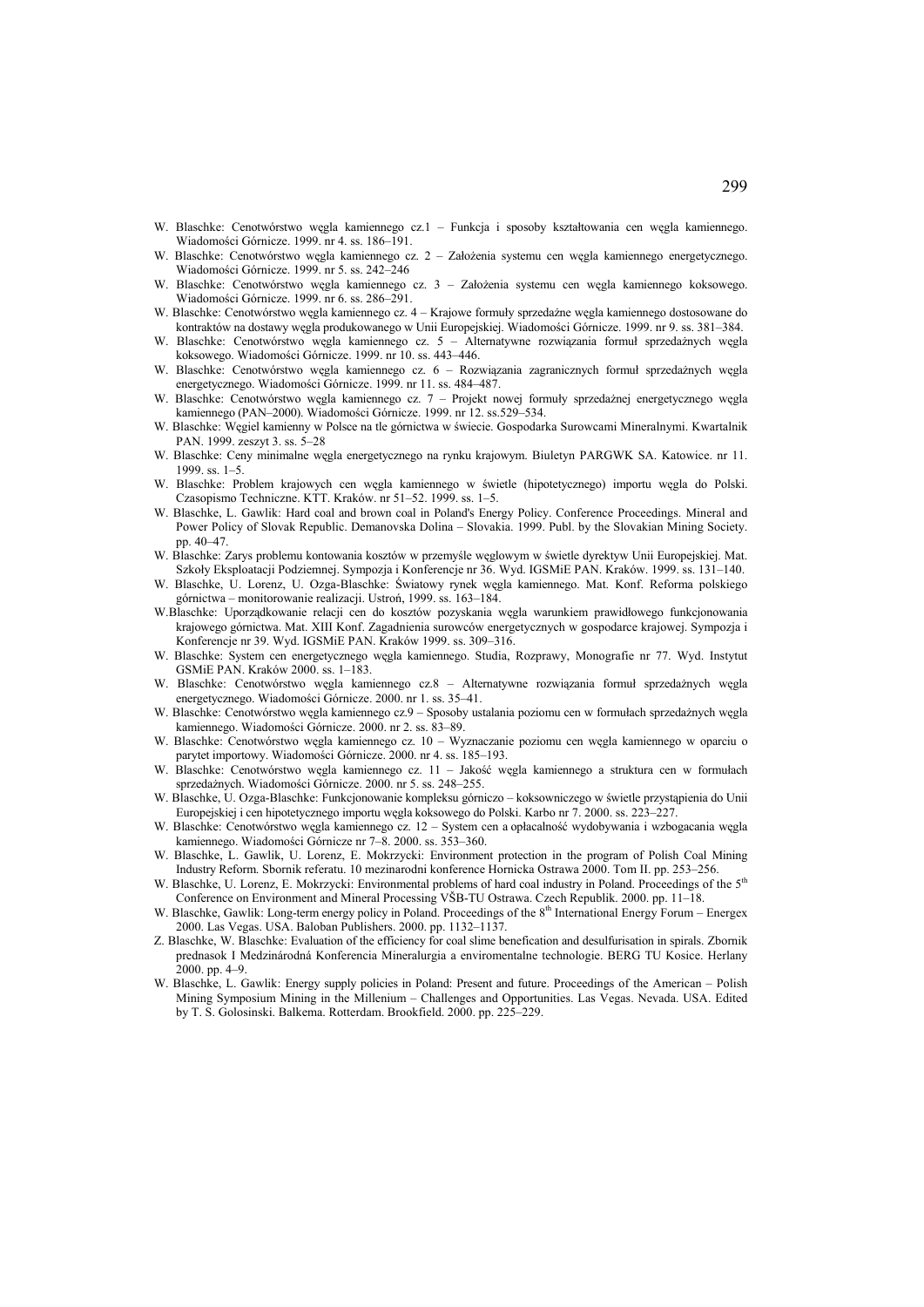- W. Blaschke: Rola i zadania zakładów przeróbki węgla w aktualnych uwarunkowaniach rynkowych. Międzynarodowa Konf. nt. Produkcja surowców mineralnych z uwzględnieniem problemów ochrony środowiska – KOMEKO 2000. Szczyrk, Wyd. Centrum Mechanizacji Górnictwa KOMAG.
- W. Blaschke: Ceny węgla kamiennego rynek polski i miedzynarodowy. Mat. Szkoły Eksploatacji Podziemnej. Sympozja i Konferencje nr 41. Wyd. Instytut GSMiE PAN. Kraków. 2000. ss. 5–23.
- W. Blaschke: Problem cen węgla kamiennego w aktualnej sytuacji gospodarczej kraju. Semin. Wybrane problemy przeróbki węgla kamiennego. Prace Naukowe GIG. Seria Konferencje. nr 34. 2000. ss. 61–65.
- W. Blaschke: Dostosowanie formuł sprzedażnych węgla kamiennego energetycznego do wymogów sprawozdawczości Unii Europejskiej . XIV Konf. Zagadnienia surowców energetycznych w gospodarce krajowej. Zakopane. Sympozja i Konferencje nr 46. Wyd. Instytut GSMiE PAN Kraków. 2000. ss. 115–121.
- W. Blaschke, Z. Zabawa: Usługi wzbogacania węgla − przyszłościową formą działalności zakładów przeróbczych. XIV Konf. Zagadnienia surowców energetycznych w gospodarce krajowej. Zakopane. Sympozja i Konferencje nr 46. Wyd. Instytut GSMiE PAN Kraków. 2000. ss. 337–343.
- W. Blaschke: Problem cen i kosztów węgla kamiennego w świetle wymogów sprawozdawczości Unii Europejskiej. X Międz. Konf. Aktualia i perspektywy gospodarki surowcami mineralnymi. Mąchocice – Ameliówka. Sympozja i Konferencje nr 47. Wyd. Instytut GSMiE PAN. Kraków 2000. ss. 17–24.
- W. Blaschke, S. Blaschke: Technika wzbogacania grawitacyjnego. Stoły koncentracyjne. Wyd. Instytutu GSMiE PAN. Kraków 2001.
- W. Blaschke, R. Nycz: Clean coal preparation barriers in Poland. International Workshop on Clean Coal Use a reliable option for sustainable energy, 24–26 May 2001, Szczyrk. Wyd. Główny Instytut Górnictwa, Katowice 2001. ss.95–101.
- W. Blaschke, L. Gawlik: Coal preparation in Poland in the view of economic reform. Gospodarka Surowcami Mineralnymi tom 17, z. 4. Wyd. Instytutu GSMiE PAN. Kraków 2001. ss. 63–71.
- W. Blaschke: Zadania zakładów przeróbki węgla w warunkach gospodarki rynkowej. Przegląd Górniczy. 2001. Nr 10. Wyd. ZG SITG. Katowice 2001. ss. 41–47.
- W. Blaschke: Rozwiązanie problemu poziomu cen węgla warunkiem harmonijnego rozwoju kompleksu paliwowoenergetycznego. Studia, Rozprawy, Monografie nr 91. Wyd. Instytutu GSMiE PAN. Kraków 2001. ss. 67–76.
- W. Blaschke: Influence of economic reforms in Poland on the role of coal preparation. Colloquium International coal preparation practice. Witbank Civic Centre. 2001. Public. by the South African Institute of Mining Metallurgy, South African Coal Preparation Society.
- W. Blaschke, J. Kulczycka: Structural and Ownership Changes in Polish Base Metals Industry. 25th Peruvian Mining Engineering Convention. Peru, Arequipa 2001.
- W. Blaschke: Budowa nowych zakładów przeróbczych czy zlecanie usług wzbogacania zarys problemu. Mat. Szkoły Eksploatacji Podziemnej. Szczyrk, Sympozja i Konferencje nr 48. Wyd. IGSMiE PAN. Kraków. 2001. ss. 385– 397.
- W. Blaschke: Uwarunkowania i sposoby ustalania poziomu cen węgla kamiennego u progu wejścia Polski do Unii Europejskiej. IV seminarium systemu Zbytu Węgla. Wyd. Węglozbyt. Ustroń 2001.
- W. Blaschke: Rola węgla w polityce energetycznej państwa. Konf. nt.: Reforma Polskiego Górnictwa Węgla Kamiennego – Zarządzanie Innowacjami, Wyd. Politechnika Śląska 2001.
- W. Blaschke: Wybrane zagadnienia krajowego systemu elektroenergetycznego. Konf. nt. Paliwa i energia dziś i jutro. Kraków, Wyd. Instytut GSMiE PAN 2001. ss. 129–135.
- U. Lorenz., W. Blaschke, Z. Grudziński: Propozycja nowej formuły sprzedażnej węgla energetycznego przeznaczonego dla energetyki zawodowej. Studia, Rozprawy, Monografie nr 112. Wyd. Instytutu GSMiE PAN. Kraków 2002. ss. 1–78.
- W. Blaschke: Polityka cenowa a rentowność górnictwa węgla kamiennego pseudorynek. Biuletyn Górniczy nr 3–4 2002. Wyd. GIPH, Katowice, ss. 8–10.
- W. Blaschke: Problematyka cen węgla kamiennego w polskim kompleksie paliwowo–energetycznym. Przegląd Górniczy nr 6. Wyd. ZG SITG Katowice 2002. ss. 1–5.
- J. Hycnar, W. Blaschke: Ekologiczne, ekonomiczne i techniczne czynniki decydujące o roli węgla w bilansach paliwowoenergetycznych. Polityka Energetyczna tom 5, z. 1. Wyd. Instytutu GSMiE PAN. Kraków 2002. ss. 5–41.
- W. Blaschke, S.A. Blaschke, Z. Grudziński, E. Mokrzycki, T. Olkuski, J. Rżany: Opłacalność wzbogacania wynikająca ze struktur cenowych formuł sprzedażnych i właściwości technologicznych energetycznego węgla kamiennego. Inżynieria Mineralna nr S.2 (8) 2002. Wyd. Polskie Towarzystwo Przeróbki Kopalin. Kraków, ss. 27–40.
- W. Blaschke, J. Hycnar: The necessity of hard coal production adjustments to the future needs of its users. International Conference Mineral Resources of the Slovak Republic, Demanowska Dolina, 2002. Wyd. Slovenska Banicka Spolocnost, pp. 29–37.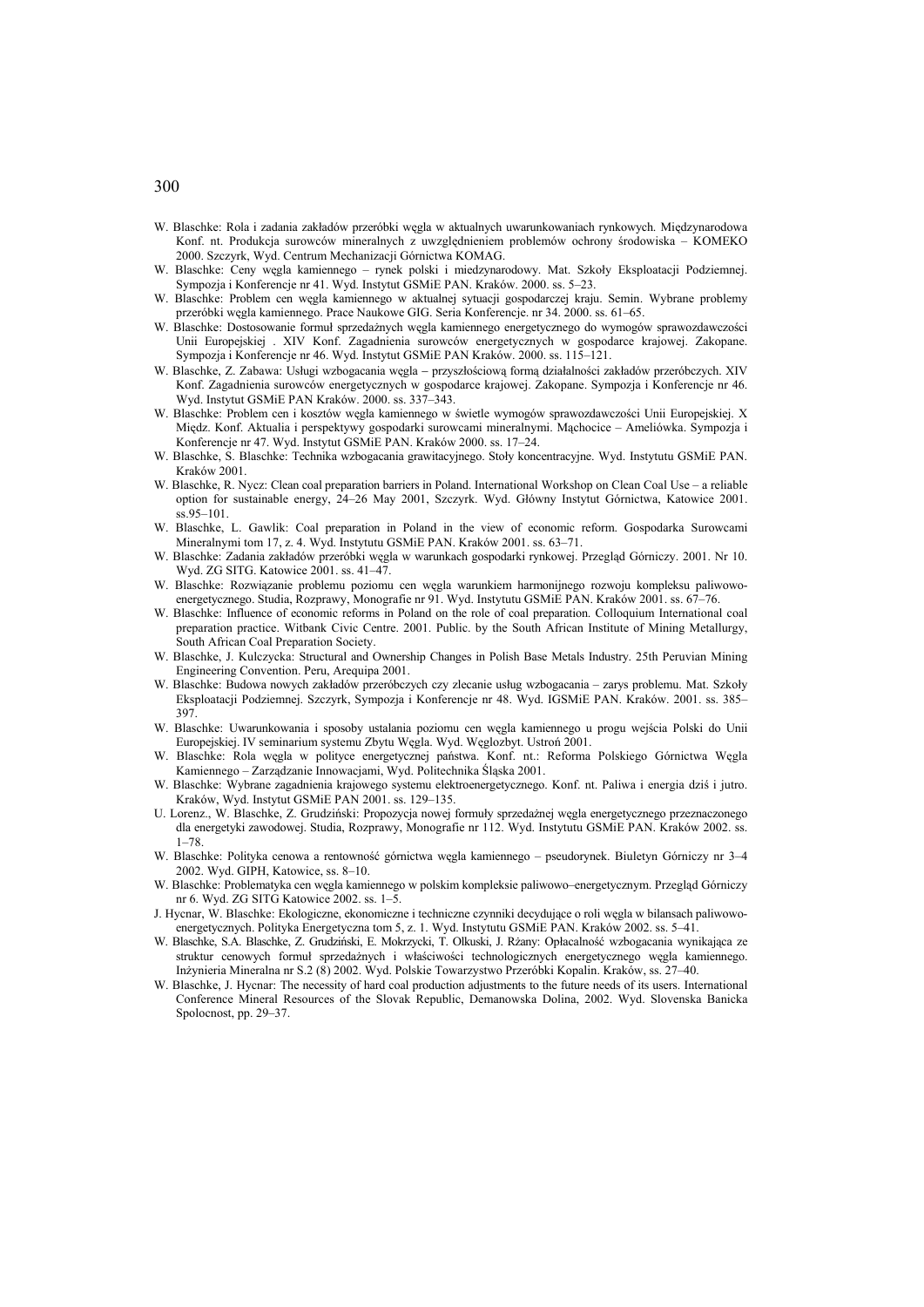- Z. Blaschke, W. Blaschke: Sposób określania energetycznie optymalnych parametrów jakościowych węgla na przykładzie zakładu wzbogacania PPMW Biskupice. XVI Konf. Zagadnienia surowców energetycznych i energii w gospodarce krajowej. Zakopane, 2002. Sympozja i Konferencje nr 57. Wyd. Instytutu GSMiE PAN. Kraków, s. 589–599.
- W. Blaschke, Z. Borkowski: Górnictwo węgla kamiennego w Polsce w świetle nowej regulacji Rady Unii Europejskiej dotyczącej pomocy państwa dla przemysłu węglowego po wygaśnięciu traktatu ustanawiającego Europejską Wspólnotę Węgla i Stali. XVI Konf. Zagadnienia surowców energetycznych i energii w gospodarce krajowej. Zakopane, 2002. Sympozja i Konferencje nr 57. Wyd. Instytutu GSMiE PAN. Kraków, s. 71–83.
- W. Blaschke: Przepisy pomocowe dla górnictwa w Unii Europejskiej a reforma górnictwa węgla kamiennego. Konferencja Naukowa Górnictwo 2002. Kraków 2002. Wyd. Instytutu GSMiE PAN. Kraków, ss. 21–34.
- W. Blaschke: Problemy dostosowania polskiego górnictwa węgla kamiennego do zasad regulacji Rady Unii Europejskiej. Mat. na V Górnicze Forum Dyskusyjne nt. Problemy krajowej gospodarki paliwowo-energetycznej. Katowice 2002. Wyd. Przegląd Górniczy oraz Zarząd Główny SITG. Katowice, s. 35–57.
- W. Blaschke: Przystąpienie Polski do Unii Europejskiej szanse i zagrożenia dla kopalni Bogdanka. Mat. Konf. nt. XX lat wydobycia węgla kamiennego w kopalni Bogdanka. Nałęczów 2002. Wyd. Lubelski Węgiel Bogdanka SA,  $s. 25-32$
- W. Blaschke: Rentowne kopalnie?. Biuletyn Górniczy. Wyd. GIPH. nr 7–8. Katowice 2002. s. 23.
- Z. Blaschke, W. Blaschke: Ocena celowości wzbogacania węgla na potrzeby energetyki w samodzielnych zakładach przeróbczych. Studia, Rozprawy, Monografie nr 116. Wyd. Instytutu GSMiE PAN. Kraków 2003. ss. 1–70.
- S.A. Blaschke, W. Blaschke, L. Gawlik, Z. Grudziński, U. Lorenz, E. Mokrzycki, T. Olkuski, U. Ozga-Blaschke: Funkcjonowanie górnictwa węgla kamiennego na podstawie uregulowań prawnych Unii Europejskiej w latach 1993– 2002. Studia, Rozprawy, Monografie nr 122. Wyd. Instytutu GSMiE PAN. Kraków 2003. ss. 1–75.
- W. Blaschke, R. Nycz: Clean coal preparation barriers in Poland. Applied Energy vol. 74. Wyd. Elsevier Science Ltd. 2003. pp. 343–348.
- W. Blaschke, J. Hycnar: Conditions strenthening the role of coal in fuel-energy balance. Polityka Energetyczna tom 6, Zeszyt Specjalny. Wyd. Instytutu GSMiE PAN. Kraków 2003. ss. 7–13.
- W. Blaschke, L. Gawlik: Analiza problemów związanych z rachunkiem opłacalności eksportu węgla kamiennego. Przegląd Górniczy nr 2. Wyd. ZG SITG Katowice 2003. ss. 1–7.
- W. Blaschke, Z. Grudziński, U. Lorenz: Koncepcja formuły sprzedażnej węgla kamiennego energetycznego przeznaczonego dla energetyki zawodowej. Inżynieria Mineralna nr S.3 (10), Wyd. Polskie Towarzystwo Przeróbki Kopalin, Kraków 2003. ss. 185–193.
- W. Blaschke: Ocena Programu Restrukturyzacji Górnictwa Węgla Kamiennego w Polsce w latach 2003–2006 pod kątem przepisów pomocowych Unii Europejskiej. Polityka Energetyczna tom 6, z. specjalny. Wyd. Instytutu GSMiE PAN, Kraków 2003. ss. 23–35.
- W. Blaschke: Problem rentowności krajowych kopalń węgla kamiennego w świetle zasad stanowienia cen i liczenia kosztów w Unii Europejskiej. Polityka Energetyczna tom 6, z. specjalny. Wyd. Instytutu GSMiE PAN, Kraków 2003. ss. 37–47.
- W. Blaschke, R. Nycz: Problemy produkcji czystych energetycznych węgli kamiennych. Zeszyty Naukowe Wydziału Budownictwa i Inżynierii Środowiska Politechniki Koszalińskiej. Zeszyt Nr 21, Seria: Inżynieria Środowiska. Wydawnictwo Uczelniane Politechniki Koszalińskiej. Koszalin 2003. ss. 755–766.
- W. Blaschke: Górnictwo węgla kamiennego w Polsce w świetle przystąpienia do Unii Europejskiej. XIII Konf. Aktualia i perspektywy gospodarki surowcami mineralnymi, Zakopane, Sympozja i Konferencje nr 60. Wyd. Instytutu GSMiE PAN. Kraków 2003. ss. 13–18.
- W. Blaschke: Wybrane problemy funkcjonowania krajowego górnictwa węgla kamiennego wymagające rozwiązania w związku z przystąpieniem Polski do Unii Europejskiej. Biblioteka Szkoły Eksploatacji Podziemnej. Seria wykłady nr 26. Seminarium nt. Górnictwo wobec wyzwań Unii Europejskiej. Wyd. Instytut GSMiE PAN. Kraków 2003. ss. 43–53.
- W. Blaschke, Z. Borkowski: Pomoc państwa dla przemysłu węglowego w Unii Europejskiej po wygaśnięciu Traktatu Europejskiej Wspólnoty Węgla i Stali. Biblioteka Szkoły Eksploatacji Podziemnej. Seria wykłady nr 26. Seminarium nt. Górnictwo wobec wyzwań Unii Europejskiej. Wyd. Instytut GSMiE PAN. Kraków 2003. ss. 63– 72.
- W. Blaschke: Problem stanowienia cen węgla kamiennego w Polsce w perspektywie przystąpienia do Unii Europejskiej w świetle przepisów Rozporządzenia Rady (UE). Biblioteka Szkoły Eksploatacji Podziemnej. Seria wykłady nr 26. Seminarium nt. Górnictwo wobec wyzwań Unii Europejskiej. Wyd. Instytut GSMiE PAN. Kraków 2003. ss. 165– 174.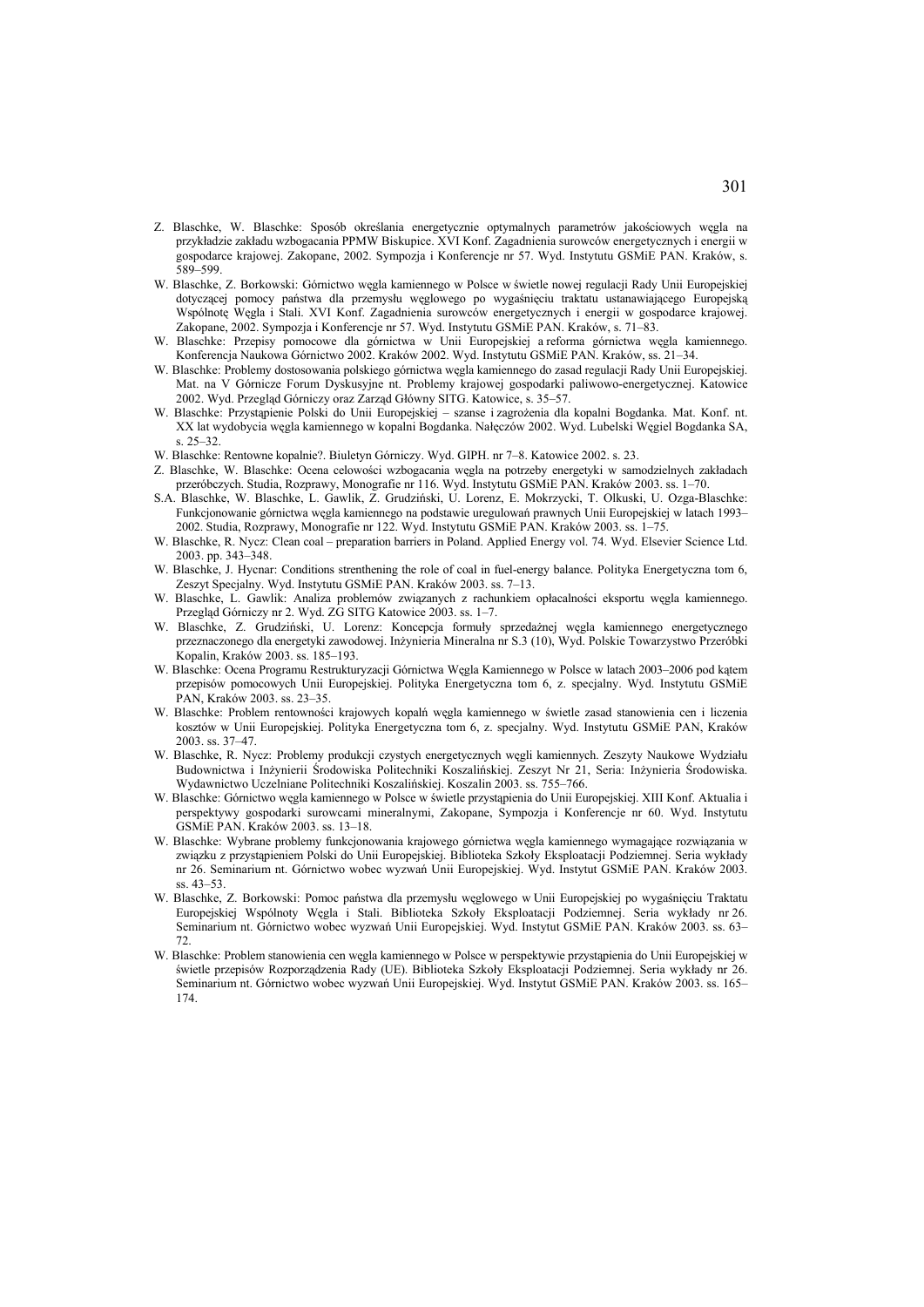- R. Ney., W. Blaschke, S.A. Blaschke, L. Gawlik, Z. Grudziński, U. Lorenz, U. Ozga-Blaschke: Prognoza kształtowania się cen węgla. W: Model Ekologicznego i ekonomicznego prognozowania wydobycia i użytkowania czystego węgla. Tom 1 – Bazy i prognozy gospodarki surowcami energetycznymi oraz strategie i kierunki rozwoju sektora paliwowo-energetycznego. Wyd. GIG, Katowice, 2004. ss. 56–65.
- R. Ney, W. Blaschke, E. Mokrzycki, U. Lorenz, Z. Grudziński Węgiel w światowej energetyce. W: Model Ekologicznego i ekonomicznego prognozowania wydobycia i użytkowania czystego węgla. Tom 1 – Bazy i prognozy gospodarki surowcami energetycznymi oraz strategie i kierunki rozwoju sektora paliwowoenergetycznego. Wyd. GIG, Katowice, 2004. ss. 101–123.
- S.A. Blaschke, W. Blaschke, L. Gawlik, Z. Grudziński, U. Lorenz, E. Mokrzycki, T. Olkuski, U. Ozga-Blaschke: Możliwość funkcjonowania kopalń węgla kamiennego w Polsce w świetle przepisów UE dotyczących zasad świadczenia pomocy państwa dla górnictwa w latach 2002–2010. Studia, Rozprawy, Monografie nr 123. Wyd. Instytutu GSMiE PAN. Kraków 2004. ss. 1–107.
- W. Blaschke, U. Lorenz, Z. Grudziński: Pricing formula for hard coal sold to power plants and CHP plants in Poland. Gospodarka Surowcami Mineralnymi tom 20, z. 4. Wyd. Instytutu GSMiE PAN. Kraków 2004. ss. 115–125.
- W. Blaschke: Szanse i zagrożenia górnictwo po wejściu do UE. Biuletyn Górniczy nr 1–2. Wyd. GIPH, Katowice 2004 ss. 10–11.
- W. Blaschke: Rachunek jednostkowych kosztów pozyskania węgla kamiennego kluczem do funkcjonowania kopalń po akcesji Polski do Unii Europejskiej. Biuletyn Górniczy nr 1–2. Wyd. GIPH, Katowice 2004. ss. 10–12.
- W. Blaschke, S. A. Blaschke: Metodyka wyznaczania ceny mułów pochodzących z osadników kopalń węgla kamiennego. Czasopismo Techniczne KTT. Rok 124. Nr 102–107. Kraków 2004.
- R. Ney, W. Blaschke, U. Lorenz, L. Gawlik: Hard Coal as a Source of Clean Energy in Poland. 19th Word Energy Congress and Exhibition. World Energy Council. Sydney 2004. Australia.
- W. Blaschke, U. Lorenz, Z. Grudziński: Pricing Formula for Hard Coal Sold to Power Plants and CHP Plant in Poland. 21th Annual Pittsburg CoalConference. Osaka 2004. Japonia.
- W. Blaschke, Z. Blaschke, S. Blaschke: The Method of Determination of the Most Favourable parameters of Coal Concentrates Regarding Maximum Electricity Production. Energex 2004 – 10th International Energy Forum. Wyd. Universidade Nova de Lisboa, Portugal 2004. pp. 181–186.
- W. Blaschke, L. Gawlik: Current Status and Future Direction of the United States Coal Preparation Industry. International Seminar oc Coal Preparation Technology. Beijing 2004. Jiunhua Spa and Resort, China. Wyd. China National Coal Association (CNCA).
- W. Blaschke, U. Lorenz: Restructuring of Polish Hard Coal Industry in the Last Decade and Perspectives for the Next Decade. Book of Plenary Papers European Conference on Raw Building and Coal: New Perspectives. Wyd IP Svjetlost, d.d., Sarajevo 2004. pp. 121–131.
- Z. Blaschke, W. Blaschke, S. Blaschke: Determination of the most favourable parameters of coal concentrates allowing optimal utilisation of chemical energy of coal. 8 Coference on environment and mineral Processing. Wyd VSB-Technical University of Ostrava 2004, Part II pp. 327–332.
- W. Blaschke, L. Gawlik: Coal preparation in Poland current situation and development prospects. 8 Coference on environment and mineral Processing. Wyd VSB-Technical University of Ostrava 2004. Part II pp. 305–312.
- W. Blaschke, L. Gawlik, U. Lorenz: Experience from Polish Hard Coal Industry Restructuring and Perspectives for the Nearest Future. International Conference Mining and Geology After Joining the European Union. Wyd Slovakian Mining Society. Demianowska Dolina 2004. pp. 51–62.
- W. Blaschke: Problemy produkcji czystych węgli jako źródła wytwarzania czystej energii Problems of clean coals production as a source of clean energy generetaion. Międzynarodowa Konf. Przyszłość węgla w gospodarce świata i Polski. Wyd. GIPH, Katowice 2004. ss. 170–177.
- R. Ney, W. Blaschke, U. Lorenz, L. Gawlik: Węgiel kamienny jako źródło czystej energii w Polsce Hard coal as a source clean energy in Poland. Międzynarodowa Konf. Przyszłość węgla w gospodarce świata i Polski. Wyd. GIPH, Katowice 2004. ss. 224–240.
- W. Blaschke, L. Gawlik, U. Lorenz: Perspektywy górnictwa węgla kamiennego po przystąpieniu Polski do Unii Europejskiej w świetle realizowanych programów restrukturyzacyjnych. XIV Konf. Aktualia i perspektywy gospodarki surowcami mineralnymi, Zakopane, Sympozja i Konferencje nr 63. Wyd. Instytutu GSMiE PAN. Kraków 2004. ss. 15–27.
- W. Blaschke, Z. Blaschke: Preparation of coal slurries deposited in ground settling ponds. Acta Montanistica Slovaca. Vol. 10 special issue 1. Košice. 2005. s. 17–21.
- W. Blaschke: Perspektywy węgla w gospodarce świata i Polski szanse polskiego węgla w Unii Europejskiej. Polityka Energetyczna tom 8, z. specjalny. Wyd. Instytutu GSMiE PAN, Kraków 2005. ss. 13–34.
- W. Blaschke: Węgiel kamienny energetyczny jego przyszłość w kraju i na świecie. Gospodarka Surowcami Mineralnymi tom 21, z. specjalny nr 1. Wydawnictwo Instytutu GSMiE PAN, Kraków 2005. ss. 71–82.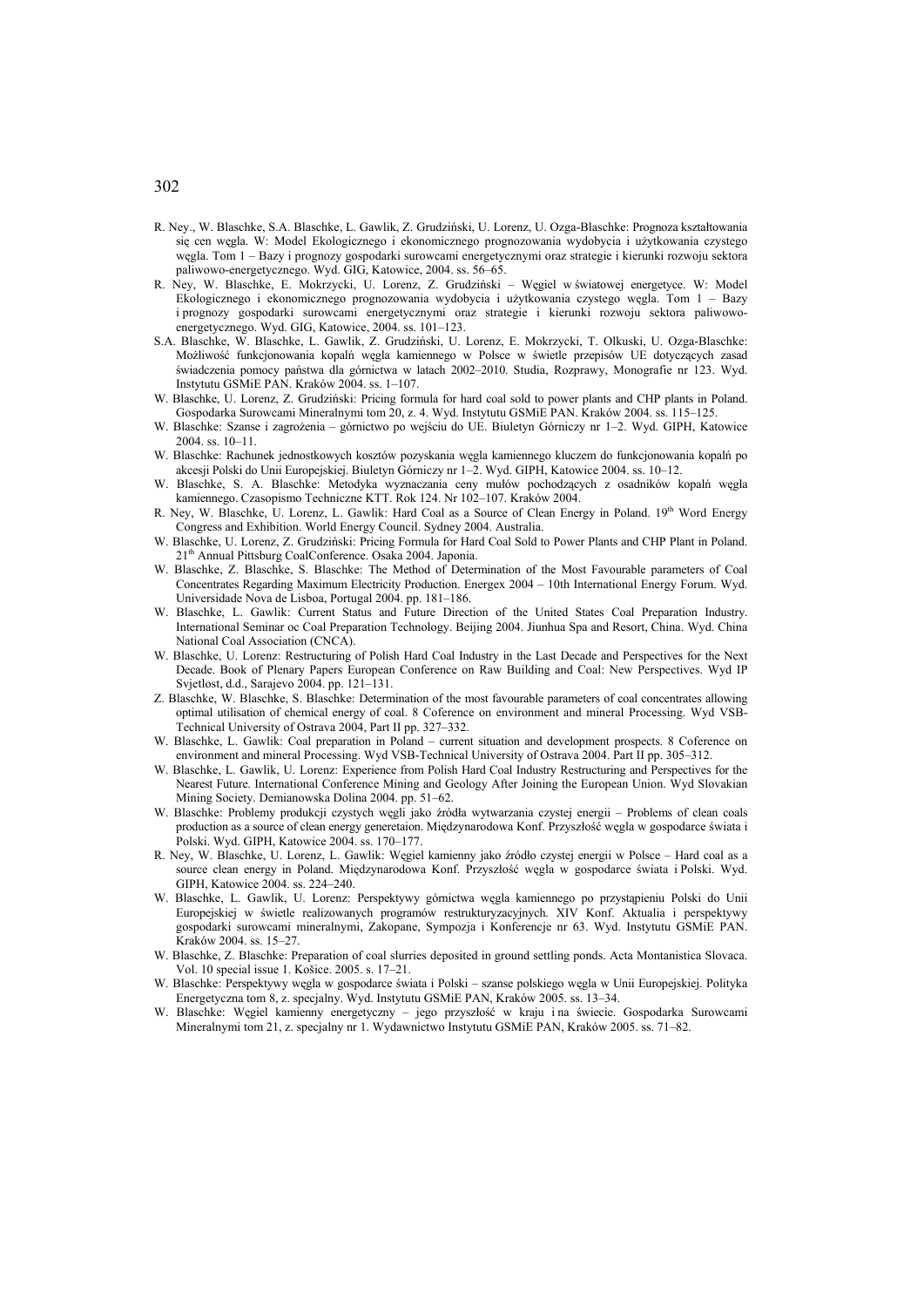- W. Blaschke: Przyszłość węgla kamiennego przeznaczonego dla użytkowania w energetyce. Zeszyty Naukowe Wydziału Budownictwa i Inżynierii Środowiska Politechniki Koszalińskiej. Zeszyt Nr 22, Seria: Inżynieria Środowiska. Wydawnictwo Uczelniane Politechniki Koszalińskiej. Koszalin 2005. ss. 35–53.
- W. Blaschke: Określenie wartości mułów węglowych zdeponowanych w osadnikach ziemnych. Zeszyty Naukowe Wydziału Budownictwa i Inżynierii Środowiska Politechniki Koszalińskiej. Zeszyt nr 22, seria: Inżynieria Środowiska. Wydawnictwo Uczelniane Politechniki Koszalińskiej. Koszalin 2005. ss.345–358.
- W. Blaschke, L. Gawlik, U. Lorenz: Węgiel kamienny energetyczny ekonomia i ekologia. Zeszyty Naukowe Wydziału Budownictwa i Inżynierii Środowiska Politechniki Koszalińskiej. Zeszyt Nr 22, Seria: Inżynieria Środowiska. Wydawnictwo Uczelniane Politechniki Koszalińskiej. Koszalin 2005. ss. 359–376.
- W. Blaschke, Z. Blaschke: Future of Hard Coal Designed for Utilisation in Power Industry. Konference: Současnost a perspektivy úpravy nerostných surovin. Wyd. VŠB–TU. Ostrava 2005. pp. 19–35.
- W. Blaschke: Major Issues Connecetd with Functiong of Polish Hard Coal Industry after Accession to The European Union. International Conference Mining, Geology and Environment in the European Union. Wyd. Slovakian Mining Society. Demianowska Dolina 2005. pp. 48–58.
- W. Blaschke, L. Gawlik, T. Olkuski: Koszty pozyskania węgla kamiennego w rozumieniu standardów Unii Europejskiej. W: Badania kosztów pozyskania węgla kamiennego i brunatnego w celu określenia optymalnej struktury paliwowej produkcji energii elektrycznej (Praca zbiorowa pod redakcją L. Gawlik). Wyd. Instytutu GSMiE PAN, s. 342, Kraków 2006.
- W. Blaschke, L. Gawlik: Current Situation and Development Prospects of Coal Preparation in Poland. [W:] CPSA Journal. The Magazine by the Preparation Society of America. Summer 2006. Vol. 5, No 2. pp. 11–16.
- W. Blaschke, L. Gawlik, S.A. Blaschke: Coal preparation technology in Poland. Gospodarka Surowcami Mineralnymi, tom 22, zeszyt 4. Wyd. Instytutu GSMiE PAN. Kraków. 2006. s. 5–12.
- S. A. Blaschke, W. Blaschke, L. Gawlik, Z. Grudziński, U. Lorenz, U. Ozga-Blaschke: Problemy budowy struktur cen węgla kamiennego. Przegląd Górniczy nr 4. Wyd. ZG SITG Katowice 2006. ss. 60–65.
- S.Blaschke, Z. Blaschke, W. Blaschke, J. Blaschke, S.A. Blaschke: Mała Encyklopedia Inżynierii Mineralnej. Inżynieria Mineralna. t. 7. z. S4 (17). Wyd. PTPK, Kraków. 2006. ss. 3–163.
- W. Blaschke, U. Lorenz: Coal and Ores Preparation in Poland as a Source of Construction Materials. [W:] Proceedings 5th Pan-European Conferece on Planing for Minerals and Transport Infrastructure: The way for ward. Sarajewo 2006. Bośnia i Hercegowina: MAUNA – Fe. pp. 589–595.
- W. Bartoniek, W. Blaschke, S. Głowiak, Z. Śmiejek: Polish Jig Technological Potentiality. Proceedengs of XV International Coal Preparation Congress. Pekin 2006. Tom 1. pp. 321–331.
- W. Blaschke: Uwagi do strategii działalności górnictwa węgla kamiennego. XVI Konf. Aktualia i perspektywy gospodarki surowcami mineralnymi. Sympozja i Konferencje nr 68. Wyd. Instytutu GSMiE PAN, Kraków 2006. ss. 69–78.
- W. Blaschke, K. Tarnawska: Wpływ dokładności wzbogacania w zakładach przeróbczych na wyniki ekonomiczne kopalń węgla kamiennego. Polityka Energetyczna tom 10, z. specjalny 2. Wyd. Instytutu GSMiE PAN. Kraków. 2007. s. 623–632.
- W. Blaschke, R. Nycz: Przeróbka mechaniczna pierwszym etapem technologii czystego węgla. Inżynieria Mineralna Nr 1(19) 2007. Wyd. Polskie Towarzystwo Przeróbki Kopalin. Kraków. 2007. ss. 29–36.
- W Blaschke., B. Mazelanik, St. Blaschke: Analiza kosztów przeróbki węgla energetycznego. Monografia: Innowacyjne i przyjazne dla środowiska systemy przeróbcze surowców mineralnych. Komeko 2008, Centrum Mechanizacji Górnictwa KOMAG, Gliwice 2008. ss. 7–16.
- W. Blaschke, A. Wawrzyczek, St. Blaschke: Budowa schematu ekonomicznego przeróbki węgla koksowego. Monografia: Innowacyjne i przyjazne dla środowiska systemy przeróbcze surowców mineralnych. Komeko 2008. Centrum Mechanizacji Górnictwa KOMAG. Gliwice. 2008. s. 17–28.
- W. Blaschke, S. Blaschke, H. Aleksa, K. Wierzchowski: Analiza wpływu dokładności wzbogacania (imperfekcja) na wartość produkcji węgla energetycznego. Polityka Energetyczna tom 11, z. 1. Wyd. Instytutu GSMiE PAN. Kraków. 2008. ss. 89–99.
- W. Blaschke: Technologie Czystego Węgla rozpoczynają się od jego wzbogacania. Polityka Energetyczna tom 11, z. 2. Wyd. Instytutu GSMiE PAN. Kraków. 2008. ss. 7–13.
- Z. Blaschke, W. Blaschke: Mała Encyklopedia Technologii Przeróbki Kopalin. Inżynieria Mineralna. t. 8 i 9. z. 2(20) 2(22) 2007–2008. Wyd. PTPK. Kraków 2011. s. 2–158.
- W. Blaschke, S. Góralczyk: Czyste technologie węglowe problem odpadów. Ekologia przemysłowa. Wydawnictwo ELAMED, nr 3/2008. s. 52–53,
- W. Blaschke: Budżet państwa a inwestycje początkowe w górnictwie węgla kamiennego. Wspólne Sprawy. Biuletyn Zarządu Głównego SITG, nr 10(186), 2008 r. ss. 6–8.
- W. Blaschke: Ile jest rynku w rynku węgla. SKIP Magazyn gospodarczy przemysłu surowcowego. Wydawnictwo Górnicze, Katowice, nr 2, 2008 r. s. 50–54.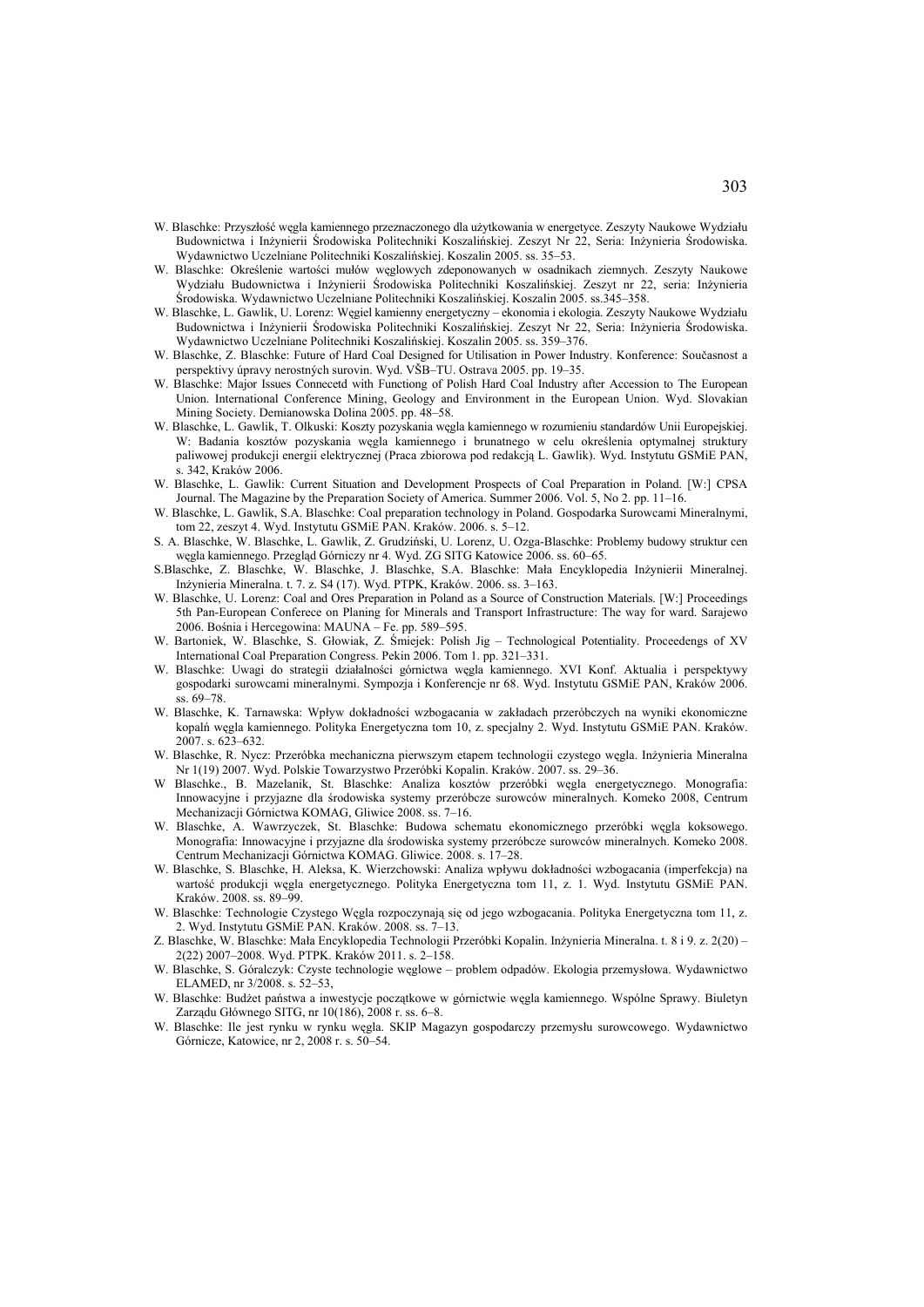- W. Blaschke: Przeszłość czy przyszłość górnictwa węgla kamiennego. Cz. I. Wspólne Sprawy. Biuletyn Zarządu Głównego SITG, nr 4(180) 2008 r. s. 4–7.
- W. Blaschke: Przeszłość czy przyszłość górnictwa węgla kamiennego. Cz. II. Wspólne Sprawy. Biuletyn Zarządu Głównego SITG, nr 5–6 (181–182) 2008 r. s. 8–9.
- W. Blaschke: Rachunek rentowności. Wspólne Sprawy. Biuletyn Zarządu Głównego SITG, nr 8(184) 2008 r. s. 6–7.
- W. Blaschke: Rentowne czy nierentowne kopalnie węgla kamiennego?. Wspólne Sprawy. Biuletyn Zarządu Głównego SITG, nr 7(183) 2008 r. str. 6–7.
- W. Blaschke: Przeszłość czy przyszłość górnictwa węgla kamiennego. Mat. Konf. Górnictwo wczoraj i dziś Stowarzyszenie Inżynierów i Techników Górnictwa, Mysłowice 2008. ss. 7–16.
- W. Blaschke: Technologie Czystego Węgla rozpoczynają się od jego wzbogacania. Mat. Konf. Czysta Energia czyste środowisko. Kraków. Wyd. Małopolsko-Podkarpacki Klaster Czystej Energii. 2008. ss. 27–32.
- W. Blaschke: O górnictwie węgla kamiennego w Polsce. W: Zarządzanie: doświadczenia i problemy. Red. W. Sitko: Wyd. System-Graf Drukarnia, Agencja Reklamowo-Wydawnicza Lublin. 2009. s. 47–65,
- W. Blaschke: Przeróbka węgla kamiennego wzbogacanie grawitacyjne. Wyd. Instytutu GSMiE PAN. Kraków. 2009. s. 217.
- A. Lutyński, W. Blaschke: Aktualne kierunki zagospodarowania odpadów przeróbczych węgla kamiennego. Przegląd Górniczy nr 10. (1043). Wyd. ZG SITG. Katowice. 2009. ss. 33–35.
- W. Blaschke, Nguyen Thi Thuy Linh, G. Czarny: Ekonomiczne kryterium wyboru sposobu wzbogacania miałów węgla koksowego. Polityka Energetyczna tom 12, z. 2/2. Wyd. Instytutu GSMiE PAN. Kraków. 2009. ss. 29–42.
- W. Blaschke, U. Lorenz, U. Ozga-Blaschke: Krajowa baza surowcowa dla przemysłu energochemicznego przetwórstwa węgla. Karbo nr 4/2009. Wyd. Górnicze. Katowice. 2009. ss. 190–196.
- W. Blaschke: Czyste technologie węglowe: nowe podejście do problemu. Przegląd Górniczy Nr 10 (1043). Wyd. ZG SITG Katowice. 2009. ss. 23–27.
- W. Blaschke, Z. Grudziński, U Lorenz., U. Ozga-Blaschke, T. Olkuski, K. Stala-Szlugaj: Wpływ zawartości związków alkalicznych w węglu kamiennym na procesy jego użytkowania. Zeszyty Naukowe nr 75. Wyd. Instytutu GSMiE PAN. Kraków. 2009. ss. 35–46,
- W. Blaschke: Oczyszczanie węgla przed spalaniem pierwszym etapem Programu Technologii Czystego Węgla. Szkoła Eksploatacji Podziemnej 2009, Mat. Konf. Sympozja i Konferencje nr 74. Wyd. Instytutu GSMiE PAN. Kraków. 2009. ss. 31–39.
- W. Blaschke: Węgiel w projekcie polityki energetycznej. XI Konf. Górnictwo wczoraj i dziś. Wyd. SITG. Katowice. 2009. ss. 15–20.
- W. Blaschke: Wytwarzanie energii z czystego czy brudnego węgla. W: Czynnik ENERGIA w praktyce gospodarczej. Red. J. Tarajkowski. Wydawnictwo Poznańskiego Towarzystwa Przyjaciół Nauk. Poznań 2010. ss. 69–80.
- W. Blaschke: Energy Production from "Clean or "Dirty Coal. W: Energy factor in Economic Policy. Publishing House of the Poznań Society for the Advancement of the Art and Sciences. Poznań 2010. pp. 81–91.
- W. Blaschke, St. Ziomber, G. Czarny: Wpływ dokładności wzbogacania węgla koksowego na wychód koncentratu. Monografia: Paliwa – Bezpieczeństwo – Środowisko. Innowacyjne Techniki i Technologie. Instytut Techniki Górniczej, KOMAG. Gliwice. 2010. ss. 103–109.
- I. Baic, W. Blaschke: Identyfikacja depozytów mułowych i strategia rozwoju technologicznego w zakresie ich gospodarczego wykorzystania. Monografia: Paliwa – Bezpieczeństwo – Środowisko. Innowacyjne Techniki i Technologie. Instytut Techniki Górniczej, KOMAG. Gliwice. 2010. ss. 111–123.
- W. Blaschke, L. Gawlik, S.A. Blaschke: Coal Preparation Technologies in Poland. CPSA Journal, Spring 2010/Volume 9, No.1, ss. 28–32. The Magazine by the Coal Preparation Society of America. 2010.
- I. Baic, W. Blaschke, J. Szafarczyk: Depozyty mułów węglowych źródłem paliwa energetycznego. Przegląd Górniczy nr 1–2 (1046–1047). Wyd. ZG SITG Katowice. 2010. ss. 73–77.
- W. Blaschke, I. Baic, J. Szafarczyk: Prognozowanie parametrów jakościowych odpadów powstających podczas grawitacyjnego wzbogacania węgli kamiennych. Zeszyty Naukowe Nr 78. Wyd. Instytutu GSMiE PAN. Kraków. 2010. ss. 27–36.
- W. Blaschke, Z. Grudziński, U. Lorenz, U. Ozga-Blaschke, T. Olkuski, K. Stala-Szlugaj: Geneza, formy występowania i zawartość chloru w węglu kamiennym. Zeszyty Naukowe nr 77. Wyd. Instytutu GSMiE PAN. Kraków. 2010. ss. 23–33.
- W. Blaschke: Korzystajmy z czystego węgla. Polska Energia Nr 3/2010. Wyd. Tauron Polska Energia S.A. 2010.
- I. Baic, W. Blaschke, J. Szafarczyk: Analiza możliwości wykorzystania depozytów mułów węglowych jako pełnowartościowego paliwa energetycznego. Workshop – Vyzkum v oblasti odpadu jako narady primarnich surovinovych zdroju. Ostrava. 2010. Czech Republic. s. 215–218.